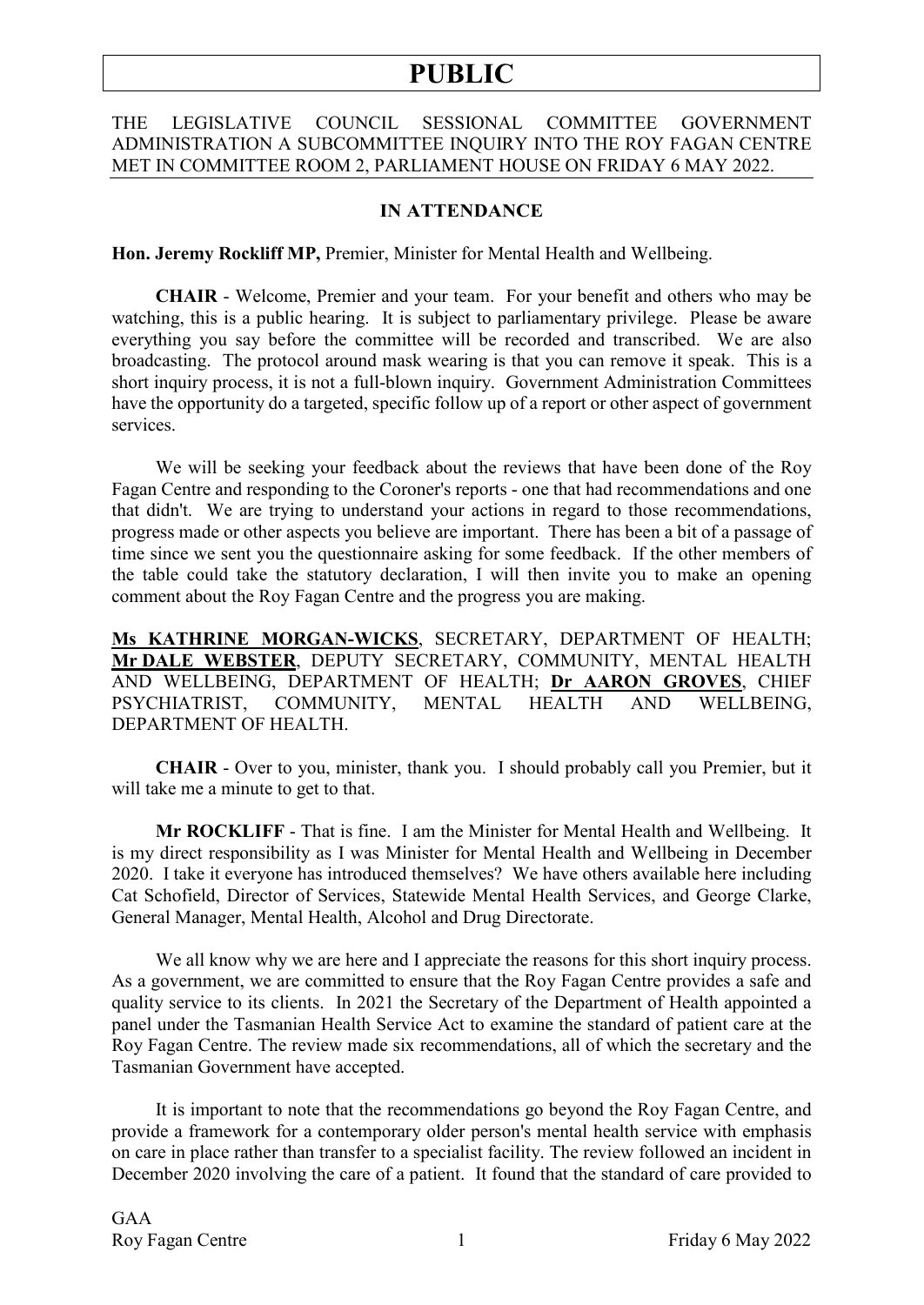the patient involved in the 24 hours prior to the event did not meet the required standards or expectations with a culmination of factors that, when combined, led to this incident occurring. I stress that what occurred is not a reflection on any of the hardworking staff working at the Roy Fagan Centre.

Importantly, immediately following the incident changes were made to resourcing processes and procedures at the Roy Fagan Centre, including: increases in staffing; increase in consultant psychiatrists - one full-time equivalent for the service; additional nursing staff of 1.4 full-time equivalent - that is eight-hour shifts, seven days a week; additional ward aides of 2.8 full-time equivalents; and the development and implementation of a new protocol for wound care, including training for all nurses; new systems for checking on individual hygiene needs, and how to assist patients who may be resistive during care; updated processes for open disclosure; revision of care plans to include comprehensive summaries available to all staff; new protocols for documenting care given by assistants in nursing or ward aides; and improved handover practices.

As a Tasmanian Government we have developed a broad implementation plan for the review recommendations, which has been publicly released. When implemented, I am confident this work will significantly improve the level of care and treatment provided to older Tasmanians and better meet the needs and expectations of the Tasmanian community. A project control group with representation from key stakeholder groups including consumers; families; the Roy Fagan Centre and Older Persons Mental Health Service; Council on the Ageing; Mental Health Council of Tasmania; Flourish; Mental Health Family and Friends; and the University of Tasmania, has been established to provide advice to the Deputy Secretary Community Mental Health and Wellbeing, and support implementation of the review recommendations.

In addition to the immediate actions taken, the department allocated \$1 million in 2020-21 to support the initial implementation of the long-term actions identified in the report, and this initial funding has allowed continuation of an onsite medical officer; provision of an additional nursing shift at Roy Fagan Centre; and has supported the employment of resources to develop the longer term implementation plan. The department has made a budget submission to support implementation of all recommendations over the next four years. Thank you, Chair.

**CHAIR** - Okay. If we could go through the recommendations one by one . You said you're committed to addressing all of them and adopting all of them. Has there been any further progress since the report was provided, or the response to our questions was provided?

**Mr ROCKLIFF** - Yes, certainly. I can go to the relevant area here where I have quite a comprehensive table. If I could go through each recommendation and the actions associated with that, and if more detail needs to be provided, Chair, then the people that I have at the table may well be able to support extra information. I mentioned before a project advisory group to support implementation of the recommendations of the review report - the project advisory group was established in November 2021, and I'm advised it has met three times. Without wanting to be repetitive, I've detailed all the people on that project advisory group.

Recommendation two - there should be a statewide program within Statewide Mental Health Services with its own dedicated leadership. Recruitment of a speciality director and group director is underway to lead the establishment of a comprehensive system of governance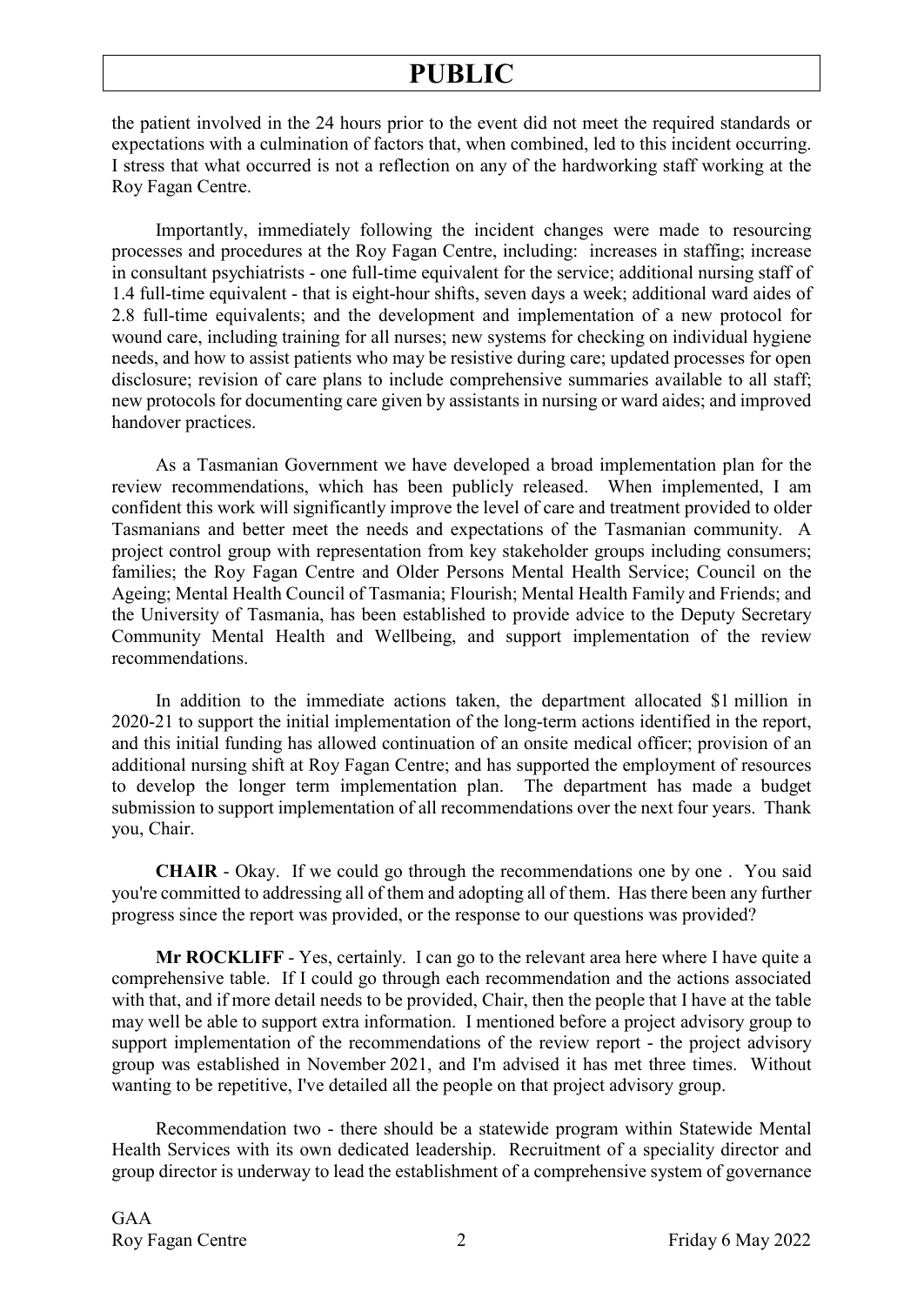across Older Persons Mental Health Services. Statements of duties for these positions are in a consultation stage.

Older Persons Mental Health Services should be funded to deliver the full range of service elements found within a contemporary statewide older persons mental health services, that's recommendation three.

The \$1 million was allocated in the 2020-21 Budget to support - or in 2021 - to support the initial implementation of the review recommendations. Further funding requirements for the implementation of all recommendations in the development of a contemporary best practice older persons mental health service are being considered as part of the state Budget process.

Recommendation four - the Roy Fagan Centre should undertake a project over the next 12 months to develop a model of care based on the new level of resourcing adequate to undertake the roles it will need to deliver in the next ten years. On commencement, the program manager will establish a series of representative working groups to develop operational service models to underpin the inpatient and community models of care of a person's mental health services.

Recommendation five - the community of a person's mental health services should meet to develop a model of care that meets the needs of the Tasmanian community, based on similar programs elsewhere in Australia. In addition to what I have just said, in respect to recommendation four, working groups will seek input from a wide range of stakeholders and consider exemplary models of care elsewhere in Australia.

Recommendation six - that Older Person's Mental Health Services should develop a project as part of the broader Tasmanian Mental Health Reforms that ensures they are able to take advantage of processes that will assist them in attracting suitable workforce. Key action to that recommendation - responsibility for the implementation of recommendations has been assigned to the Tasmanian Mental Health Reform Program Team. And Older Persons Mental Health Service is able to leverage the specialist recruitment resources within Mental Health Reform Program who are focused on recruiting full time equivalents to support the broader statewide Mental Health Service reform.

That is it in a nutshell and of course, we will be able to expand in more detail should further questions require.

**CHAIR** - Sarah is keen to follow up on this and I will go to her first.

**Ms LOVELL** - Thank you Chair. Thank you Premier. To follow up on particularly recommendations four and five, you spoke about working groups being established. Recommendation four talks about a project over the next 12 months. Can you just provide an update for the committee on time frames and how that is being met?

**Mr ROCKLIFF** - Certainly, I can do that.

**Mr WEBSTER** - It has taken us a while to get that established and the reason is we decided to actually go with a package early to stabilise the workforce at Roy Fagan to ensure we had sufficient staff on particular shifts, particularly ward aides and nurses.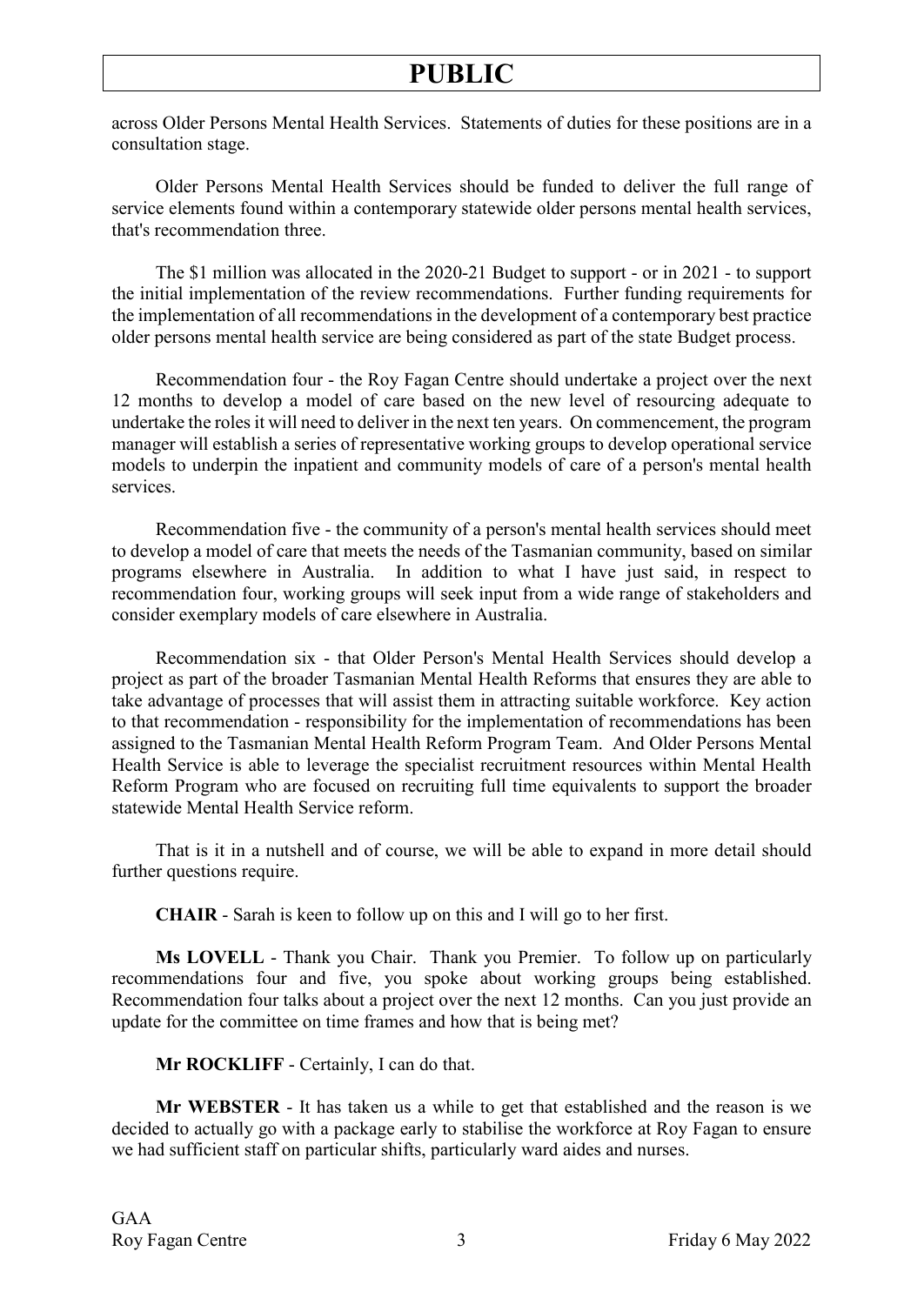In addition to that, the Minister has mentioned one of the issues was GP services, because we have a number of long-term residents at Roy Fagan we have now established a full time GP on staff at Roy Fagan. And that will be continuing.

We did all of those things rather than focus on the project. And of course, the implementation plan was then issued in September.

We have a program manager starting. I think the other important thing is, the working groups are not the traditional internally focused government working groups. It is picking up representatives from Flourish, from Mental Health Family and Friends, from COTA, so they have input into developing that. In designing a process, we have deliberately slowed it down to make sure we are actually involving all of the parties that we think should have a say.

The important key there is we think our process will give us a better outcome than speeding it through in 12 months.

**Ms LOVELL** - How long are you expecting that process to take?

**Ms WEBSTER -** We would expect that by December of this year. We are well on the way. The idea would be we are actually implementing it in the winter period next year, because we have to acknowledge we will have recruitment lag in this area. We do not want to set up a process that says we are starting the year and then find that we haven't the staff to do it. We want to make sure we work through the staffing alongside the model of care to make sure when we switch over to the model of care, we are actually staffed to be able to do that. Both those things have to work in tandem.

Importantly, we have a program manager starting literally next week on the detailed work, the statewide specialty director. The delay there in the consultation area again is we are putting that through COTA, Mental Health Council and Mental Health Family and Friends, to make sure we have got all of those people on board with the directions we are taking.

**CHAIR** - This is broader than just the Roy Fagan Centre the work you are doing, which was picked up in the review as Older Persons Mental Health Services is not just Roy Fagan. We appreciate some feedback on that, but we would also like to focus in on the work being done at Roy Fagan which is particularly the subject this inquiry process.

**Ms MORGAN-WICKS** - Just to claify there is an operating model of care that currently is in existence at Roy Fagan. The real thrust of the report was to identify the lack of a contemporary model that we can do better in Tasmania in relation to older persons mental health service provision and looking at also at the infrastructure currently in place at Roy Fagan. We have included that into our planning for the Royal Hobart Hospital Master Planning stages. It has clearly fallen within Stage 3 of the Master Plan of what is going to happen in terms of a repatriation and rehabilitation and our older persons mental health precincts et cetera.

We are trying to work within a facility at the moment that also needs additional infrastructure works. Model of care ties to that, it ties to the infrastructure in which you are able to either supervise older persons depending on their state or deterioration. Certainly, walking around Roy Fagan, and we have had another walk through this week to check on the implementation and how the staff are going. They are reporting great improvements we have put in terms of the infrastructure with sound baffling, for example, as one of those. We have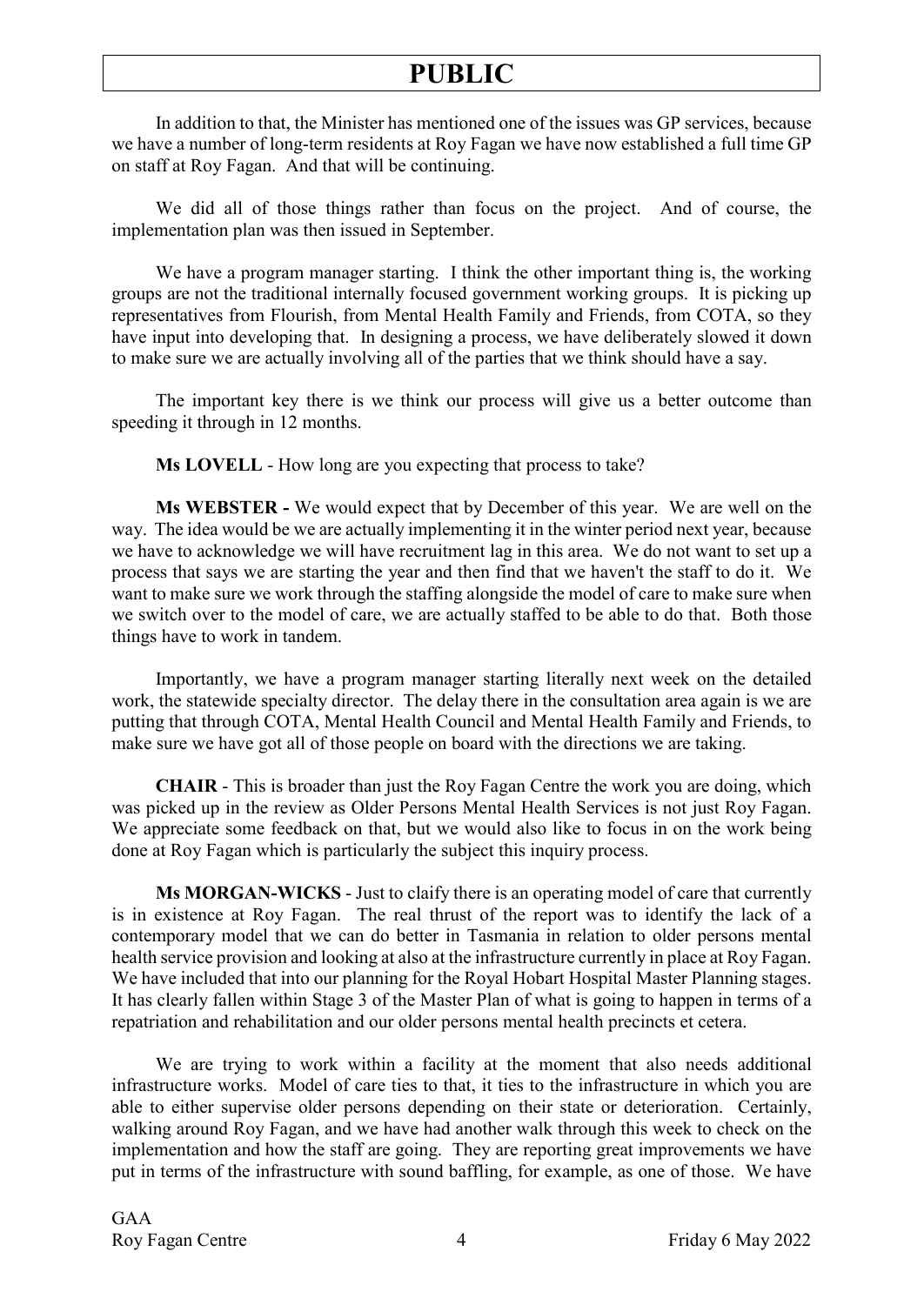also identified some other improvements which we need to assess and put in to determine what happens for the next 5 years whilst we look at that next stage of older persons' care within Tasmania.

The department is committed to that examination and noting the development of that contemporary model of care also has to sit alongside the infrastructure we have in Tasmania to provide that type of care.

**CHAIR** - On this point, if we could, Premier, it would be helpful to understand a bit about the funding that is available.

You have talked about the million dollars put into drive some of the recommendations that have been made, but we are talking about the care of older people. The federal government obviously has a level of responsibility in funding some of that care. Can you outline the funding arrangments and how that intersects? The secretary has already made comment about the capacity of the building and the facilities and the need for more work. Where does the funding and resourcing fit for all of that?

**Mr ROCKCLIFF -** I can go into some infrastructure improvements and how that intersects. I know our budget has increased well over \$3.2 m over the last five years. The current annual budget is \$10.7 m for the Roy Fagan Centre. How that intersects with other funding sources -

**Mr WEBSTER -** The way it works is residential aged care is, as you said, a responsibility of the federal government, but what you see at the point where there is acute care needed, there is a transfer back to the public health system and that applies within mental health also.

It is that intersection, where you move from being able to treat in the residential aged care by a primary care provider to needing acute care, that is when it switches across. Older Persons Mental Health Services care is primarily an acute service, particularly Roy Fagan. But secondly, there is a level of mental health care in residential aged care facilities which are not funded by the federal government and again that falls to the state government. That is where we have our community teams in place and they are working into residential aged care facilities as though they are part of the community.

When we refer to our community teams they are providers not just to home care, but also providers to residential aged care facilities and that creates that interface, which is why the report goes into the whole of older persons mental health.

As the Premier said earlier, the focus is on treatment beyond Roy Fagan, almost a hospital avoidance process. Part of hospital avoidance in this process for this kind of report is in fact keeping them at the aged care facility and providing the mental health service to the aged care facility.

**CHAIR** - Like an inreach type of provider.

**Mr WEBSTER -** Yes, as an inreach model or a consultant liaison kind of model into the aged care facility and I think that is important. We need to develop a model that does that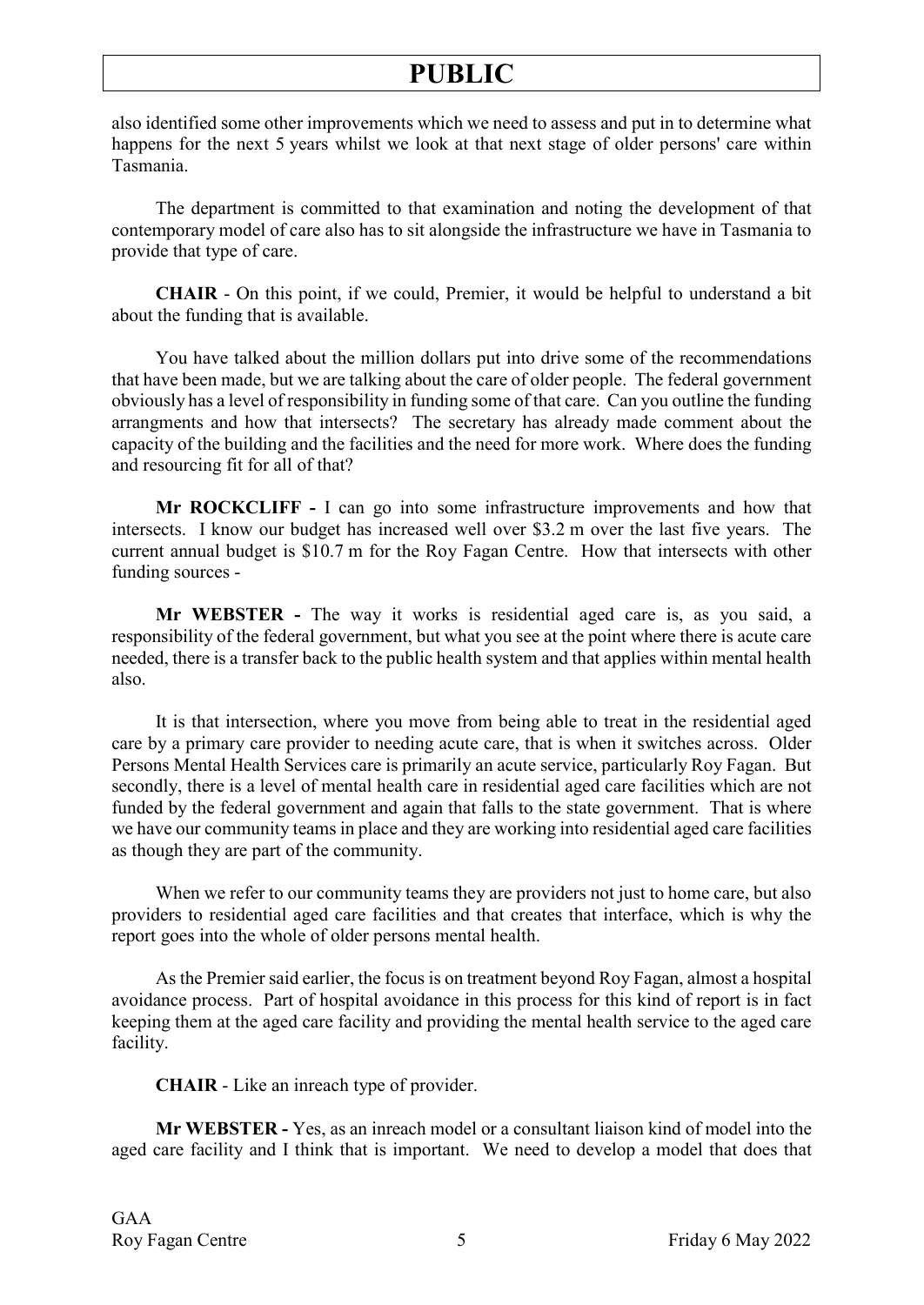hospital avoidance, because we see Roy Fagan as a hospital environment in that sense, because it is the acute end.

**CHAIR** - Just to the infrastructure, Premier.

**Mr ROCKLIFF** - Yes, certainly.

**CHAIR** - Of Roy Fagan.

**Mr ROCKLIFF** - To more broadly in terms of plans to update the infrastructure associated with Roy Fagan Centre, or indeed the Older Persons Mental Health Service. The centre is owned by the Szabo group [TBC] and has been leased by the Department of Health for around 25 years. It's an older building, but works have recently been undertaken to increase comfort and also to reduce the impact of noise at the Rosewood unit. That unit provides care for men with dementia and was fitted with sound dampening material to improve the unit's acoustics. Due to the nature of the patients' condition, noise could increase the likelihood of patients experiencing discomfort and becoming agitated, and this in turn risks their own safety, as well as that of the staff.

Once the sound dampening material was installed, I'm advised that the number of behavioural incidents dropped and the clinical team reported quite a large improvement in the level of behavioural disturbance of consumers in Rosewood. Based on this outcome, the service undertook works to install sound dampening to the remaining three units as a priority, and this has been completed. New fixtures and fittings have been installed, with new curtains in the Heather unit and new dining tables and outdoor furniture in both the Magnolia and Heather units. I understand the Jasmine unit will also soon have certain fixtures and fittings replaced. Touch-free taps have also been installed for better ease of access.

Any future Older Persons Mental Health Services infrastructure developments are being considered within the context of the Royal Hobart Hospital development, and will be informed by clinical service planning currently underway.

**Ms MORGAN-WICKS -** We've also installed the duress alarm system replacement, and new call monitors within all of the hallways within the unit. In speaking to staff, they're very pleased with that replacement.

**CHAIR** - In your view then, Premier, does this meet the requirements of a contemporary unit, or does the state still need to look at a new facility to deliver contemporary care to people who require an acute mental health service who are older?

**Mr ROCKLIFF** - The unit is of some age, of course, and so there would be more contemporary designs to support consumers that are required to be at the Roy Fagan Centre. For example, we have had initial discussions around future infrastructure provision, Chair. Dale, if you would like to add some further value to that.

**Mr WEBSTER -** One of the fantastic features of Roy Fagan is in fact the garden setting, and that is the most contemporary of settings. We don't want to lose that by suddenly designing something in the middle of the CBD, because staff and clinicians find that patients that are transferred from residential aged care into the Royal because they need to be stabilised et cetera, their behavioural doesn't stabilise at the Royal - their medical stabilises. But within a short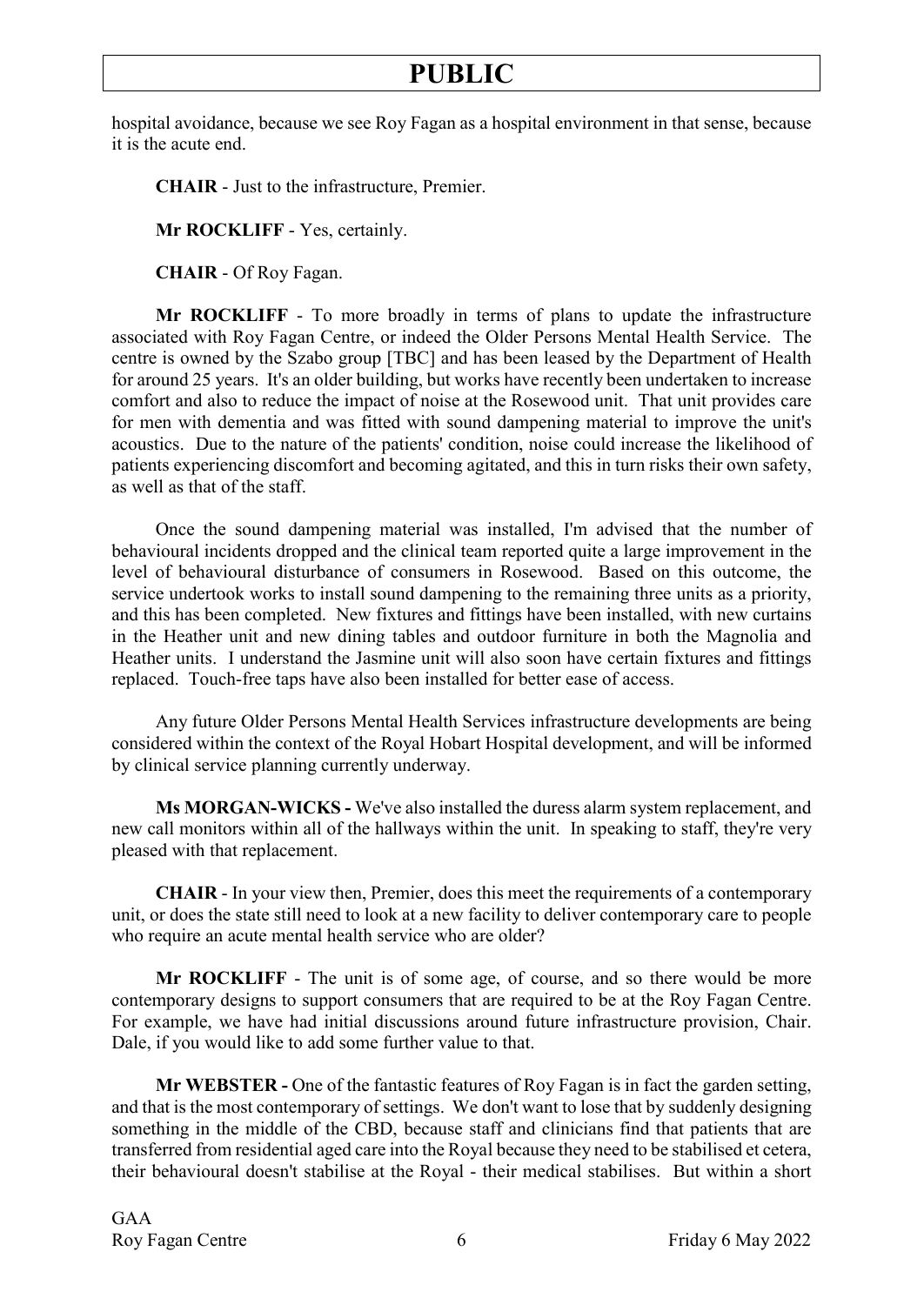period of time being exposed to the environment at Roy Fagan, their behaviour starts to stabilise as well. A lot of that has to do with that ready access to quieter spaces, gardens, and things like that. The Premier's comments around the sound baffling, that has improved the facility a thousand per cent, in my view. The sound is completely different now when you go out there.

Is it contemporary? It is not; it's a 1980s design built in the 1990s, so internally it's always going to have constraints. But as an environment, it's very contemporary, and so our planning is about making sure we replicate the best features of Roy Fagan, but also contemporising some of those features that are there. They are things like the type of lighting, the fact it was built without that sound baffling - we have had to retrofit it at some cost - all those sorts of things. We need to consider that in our design going forward, so it is balancing those two things.

**CHAIR** - The comments you made earlier around the models of care that are being developed and the new projects, I think it was referred to, Premier, I assume they are to be implemented in the current setting with its limitations. Despite the physical environment that is difficult to change, and acknowledging the benefits of the nice garden setting and the upgrades that have been done to the building itself, will that get it to a level where you can stand up and say, we are providing a quality mental health service for older people and it is contemporary in terms of the level of expectation our community has? Particularly with the ageing population we have and, sadly, increasing rates of some of these mental health conditions in our older people.

**Mr ROCKLIFF** - It is certainly my intention. Given the infrastructure Mr Webster has said - design of the 1980s, built in the 1990s - notwithstanding the infrastructure improvements that need to happen, notwithstanding the good setting it is in in terms of what I would call, in layman's terms, a good therapeutic environment with the garden setting and the like. It is my expectation that there are continual improvements to be made.

**CHAIR** - The model of care, how will that overlay with it?

**Mr WEBSTER -** Premier, the first thing I would say as the secretary said, there is a model of care and it is actually quite a contemporary model of care and the staff out there. The constraints are things like we have turned staff areas into activity areas, so we have really constrained staff in terms of spaces. We have converted part of one of the wards to a palliative care suite which includes overnight facilities for families to stay. You get compromises when you try to squeeze all of those things into an existing building.

What I would say is that, whilst the palliative care unit is not used a lot, it has allowed for people who are dying, in what is their home. The feedback from families is that it's a great facility . We have been able to do that by creating different entries so families can come and go as they please during that period.

The other major feature out there -and, again, it reflects a bit of compromise and how we have to reuse space - is that there is a wonderful day centre attached to Roy Fagan as well. It is part of our community team, but it allows us to use the staff on site to do some of the monitoring of people. These are people who have dementia and mental health issues - the private sector day centres are challenged by their behaviours. By taking them to Roy Fagan, the staff are able to use the onsite psychiatrist to give advice in the day centre and things like that.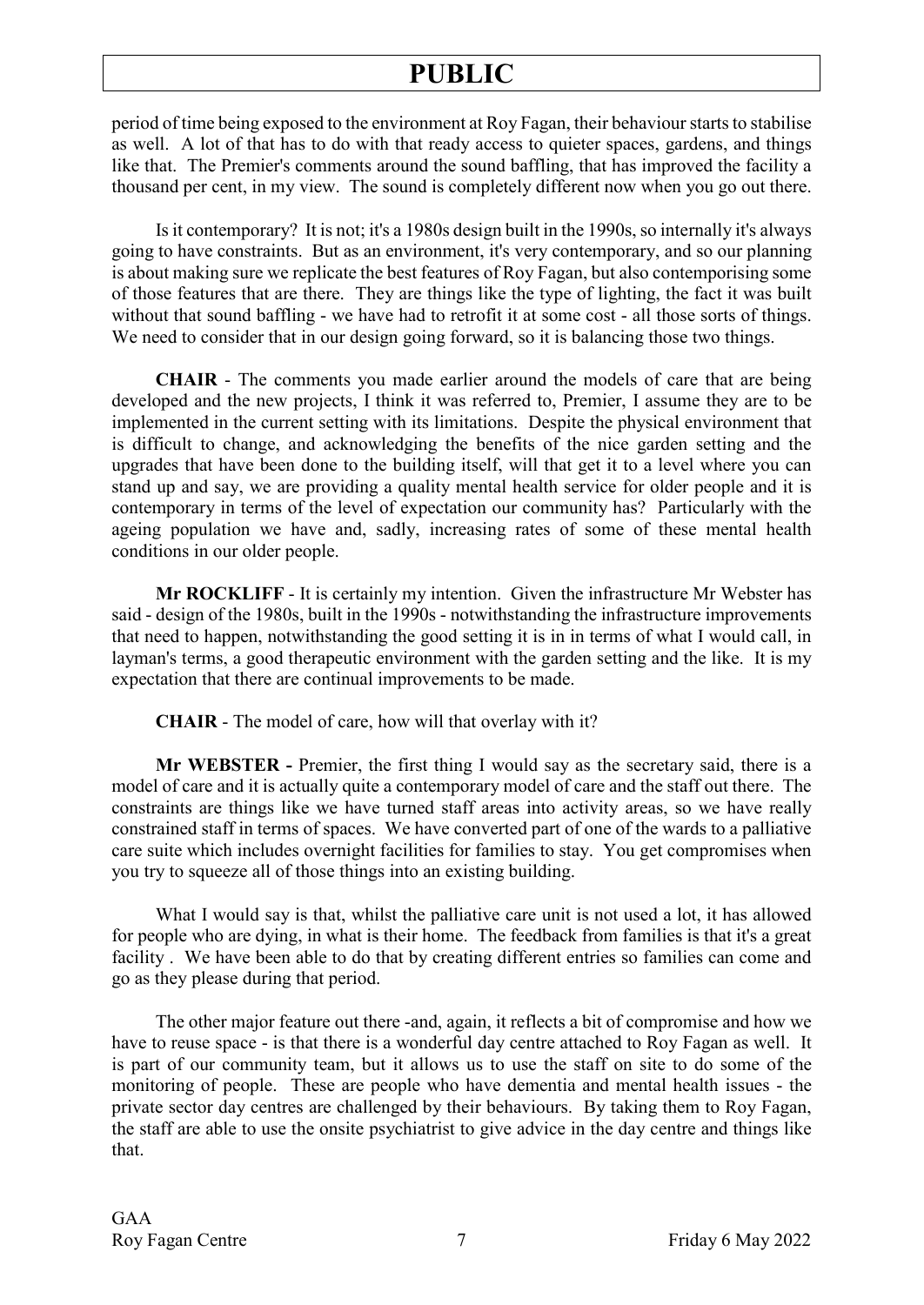We have a contemporary model, it is constrained by a building, but I think when you go through the facility you are hit by the fact that it is not the patient areas that are compromised, it is the staff areas.

**Ms LOVELL** - Premier, my question has partly been answered there. I wanted to explore a little further whether there were constraints around the refurbishment work that can be done, given that the building isn't owned by the state; whether that lease arrangement has constrained that in any way? Also, to confirm - I presume that the state is bearing the costs of those refurbishments? And the terms of the lease? I know you mentioned that we have been leasing that building for 25 years. Is there a lease in place for many years into the future? How does that lease arrangement work?

**Mr ROCKLIFF** - All very good questions. The first part of that question I will throw to Ms Morgan-Wicks.

**Ms MORGAN-WICKS -** In terms of the lease to the Szabo Group [TBC] my understanding is that we only have another couple of years to run. While I am answering, perhaps Dale will look up the expiry date for that lease. We did have quite a conversation and have been having ongoing conversations with staff, because you have to trade off between our own investment in a leasehold with a couple of years to run, versus whether we actually look at an extension of the lease or a brand new lease. Usually with landlords coming with an incentive to spend to upgrade facilities. Do we renovate that facility, add on to that facility? Because, whilst it has beautiful outlook in terms of the bushland beside it, we are quite close to neighbouring fence lines. Do you build up in an aged or older persons' facility with the use of lifts et cetera or do we need to look at a brand new greenfield potential development, subject to all our state budget funding processes?

It is also difficult if we do pick a renovation option, to do that with a working facility on site. And we note those issues, healthy use to those in terms of renovating hospitals or adding on. But, it makes it difficult, particularly where we have older patients where noise is an issue and construction works are very noisy.

We are at the moment, as part of our master planning for the Royal Hobart Hospital site - which Roy Fagan is part of - looking at those options to try to compare and our available health assets and the land which we already have. Whether there may be a potential. Noting we need to also have those discussions with our landlord, in terms of the time remaining on our lease. We would still need to have potentially a further extension anyway, noting the time to construct if we did choose to leave that site. I would say that conversations are ongoing and importantly, we need the staff who are actually involved to help us co-design. They have lived and breathed Roy Fagan for many, many years. They know exactly what they want and every time I talk to them they take you through the list. But it does not mean we do not invest in the last couple of years. We need to make sure that we do stay up, in terms of the improvements that Roy Fagan needs in this interim period while we look at a longer term solution.

**Mr WEBSTER** - The lease is to 2024, but there is a five-year option that we can exercise.

**Mr DUIGAN** - Thank you, Chair. This is somewhat away from infrastructure. I am interested in recommendation one, where we are implementing the Older Persons Mental Health Services, statewide service. What is actually the function of that? And it needs to be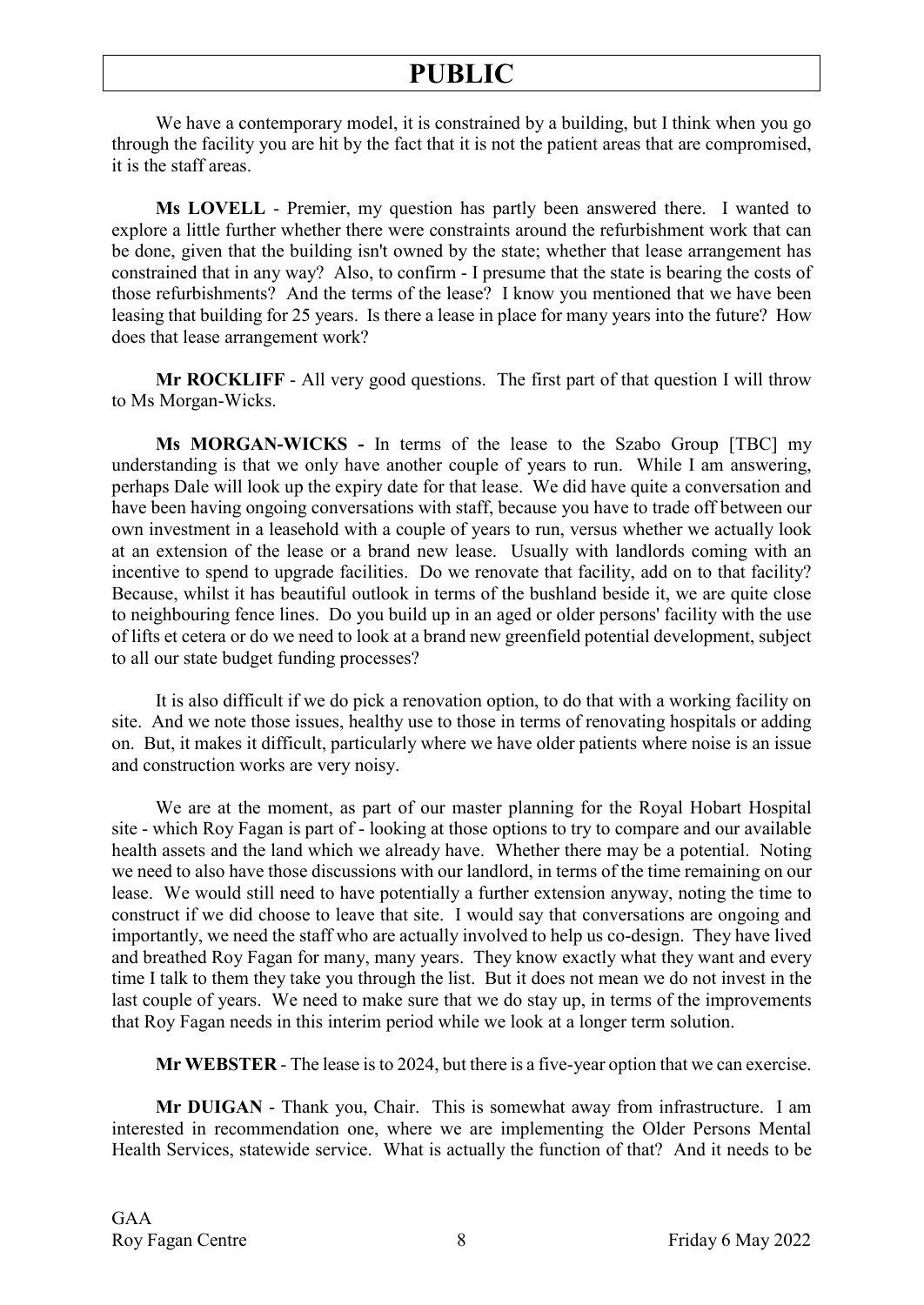delivering a full range of service elements. What does that mean in practice and what does it look like?

**Mr ROCKLIFF** - Thank you, Mr Duigan. I will probably make some opening comments and more detail can be delivered by the people at the table here. But it consists of the Roy Fagan Centre and then three older persons mental health community teams in Burnie, Launceston and Hobart, in terms of the Older Persons Mental Health Services.

The community teams address the needs of older people with mental health issues in a community setting, which includes residential aged care settings. I expect as the review report recommendations and implementation plan rolls out, there will be an increased focus on building up these teams and their capacity to provide more services in the community. That is generally what they are doing across our health service anyway, in terms of acute care delivery, hospital in the home's settings. COVID@home would be a good example of that. But in terms of the recommendation's implementation plan for the review report, clearly that would allow more people to remain close to home and their support networks for as long as possible.

In the month of April this year, there were 90 registered clients for older persons mental health in the north; 90 for older persons mental health in the north-west; 402 clients for older persons mental health in the south. The combined statewide budget for the three community teams is over \$4.5 million and this in addition to the Roy Fagan Centre funding which we have spoken about earlier today. Aaron would you like to add any value to that?

**Dr GROVES** - Yes, Premier, I would be more than happy to add to that.

Mr Duigan, Older Persons Mental Health Services, in terms of what is being described at the moment, the Premier has outlined, they also provide a Huntington's Disease service, which is a separate services component part of that. That is important because we have a high rate of Huntington's Disease in Tasmania.

In terms of your question in relation to what a comprehensive older persons mental health service might include, it would also include a consultation liaison service into hospitals. For example, staff from the Roy Fagan Centre already go into the Royal Hobart Hospital and go into the geriatric and acute geriatric unit there and other parts of hospital. They go to see people who might be presenting with acute mental health problems or problems associated with dementia where they have severe psychological behavioural problems which geriatric medicine units deal with a lot, but do not deal with them at the severe end where mental health expertise is needed.

That is a consultant liaison where you have that throughout the state, but it's still in fairly early stages. Mr Webster has already described the range of services in the Roy Fagan Centre and I can add to that.

Generally, Older Persons Mental Health Services have three target groups of people they see. We have spent a lot of time talking about people with dementia and in the group of people with dementia and Mr Webster has already described how the Commonwealth has a responsibility for aged care services, but when people have the most severe forms of what I would call BPSD, which stands for Behavioural and Psychological Symptoms of Dementia they are often needing to be given hospital care from the public hospital system and that is where we have a key role.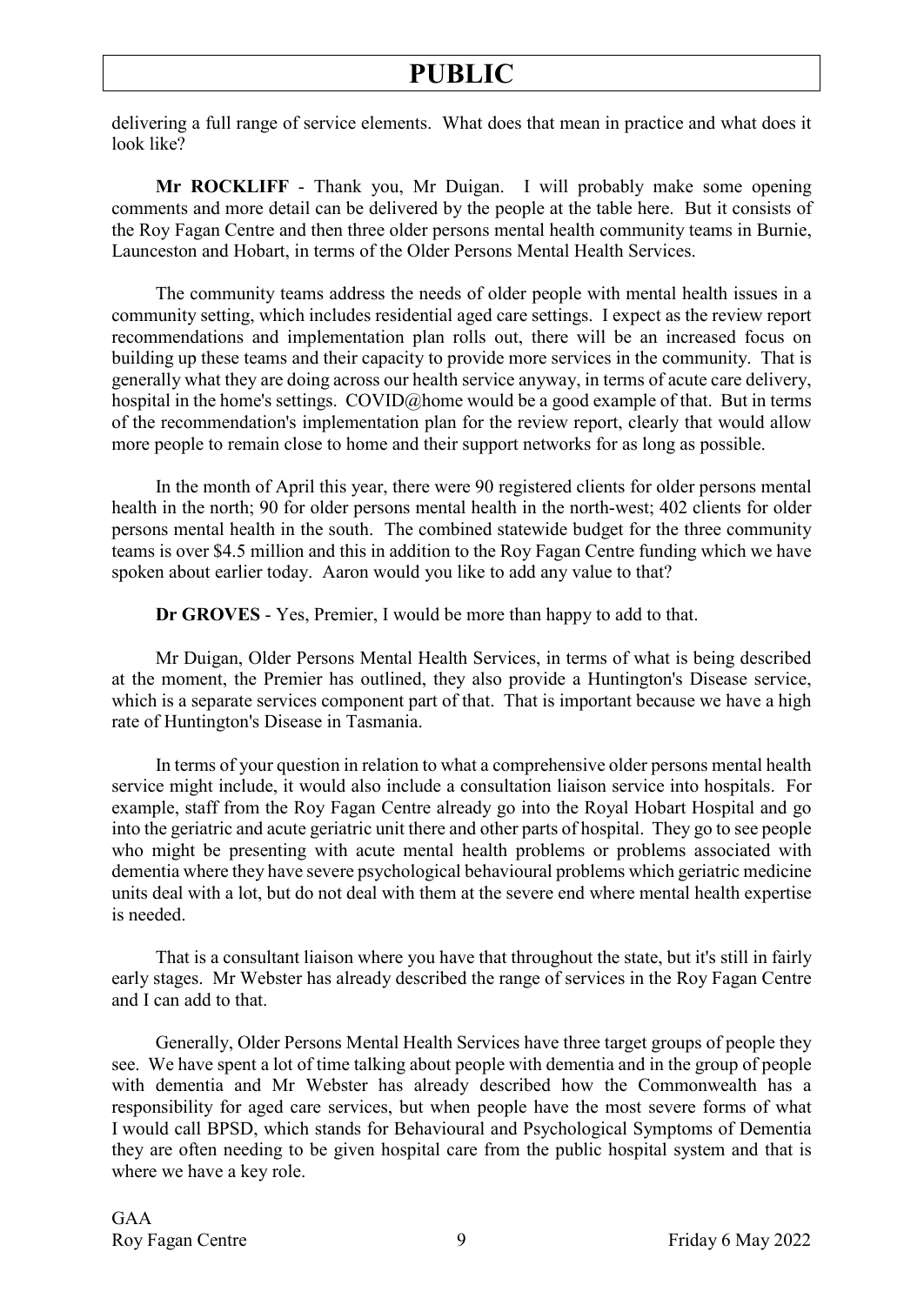In relation to that, there is a diagram in chapter five of the report in relation to what is called Brodaty's Triangle. Henry Brodaty is a pyscho-geriatrician Professor of Psychiatry in New South Wales. In the early 2000s, he described this triangle which describes the types of symptoms at the very extreme end which he calls tier seven. Immediately under it is tier 6, generally looked after by the hospital system and geriatric medicine and psychogeriatric medicine. Tier 7, the most extreme end, of which we might only have six or seven people in Tasmania at any one point in time, requires an incredibly specialised response.

A majority of those people go to the Roy Fagan Centre, but sometimes because of delays in getting them to the Roy Fagan Centre or the centre not having the staff previously to look after them there, they might still be in the acute hospital system where it is incredibly difficult to manage. Their behaviour is often very intrusive with what happens in a hospital setting.

One of the recommendations in the report and what has happened in most mainland states is, is the development of what is sometimes called a neural-behavioural unit or something like that for that very small group of people who have highly distruptive behaviours in any environment, including the Roy Fagan Centre. That is one element we currently do not have.

The other element we do not have, that would be seen elsewhere in Australia, is an acute older person's assessment unit. Generally, these are on general hospital sites and they have a range of geriatric and psychogeriatric speciality staff to be able to make rapid assessments with easy access to imaging and all the things that general hospital site does. A full assessment and commencement of treatment of a person can be done in a period of seven to fourteen days.

At the moment, that occurs in the geriatric units at the RHH with inreach from the Roy Fagan Centre. That is probably a little bit less intensive than what would be the case on the mainland. We need to complete the planning which the secretary and Dale talked about to actually indicate how much we need of that in this state. Because again that would be highly specialised, where we do it so they would have access to those types of service across the state.

These are two bits which are really important. The other bit, that Mr Webster's talked a little bit about before, is the community teams and what they actually do when they are in the community. One of the issues has been they have been somewhat limited to looking after older people who have mental illness rather than being able to do a consultation liaison role with residential aged care facilities where people with dementia and BPSD might happen to be.

Sometimes, we will see people in Tier 5 who are in those nursing homes who are getting worse and will come to Tier 6. Our services in inreach and providing that consultive liasison might sometimes be able to keep them in nursing home facilities longer. By virtue of the very nature of dementia they might deteriorate and their level of need would drop back and so they might have been able to be looked after the whole period of time in a residential aged care nursing setting, and not go into an acute hospital.

Again, that's an important element that we would want to be able to have in a comprehensive older persons mental health service.

**CHAIR** - Who makes that assessment? As an elected member, you hear some things that go on inside of our aged care facilities that when you look at this triangle are coming fairly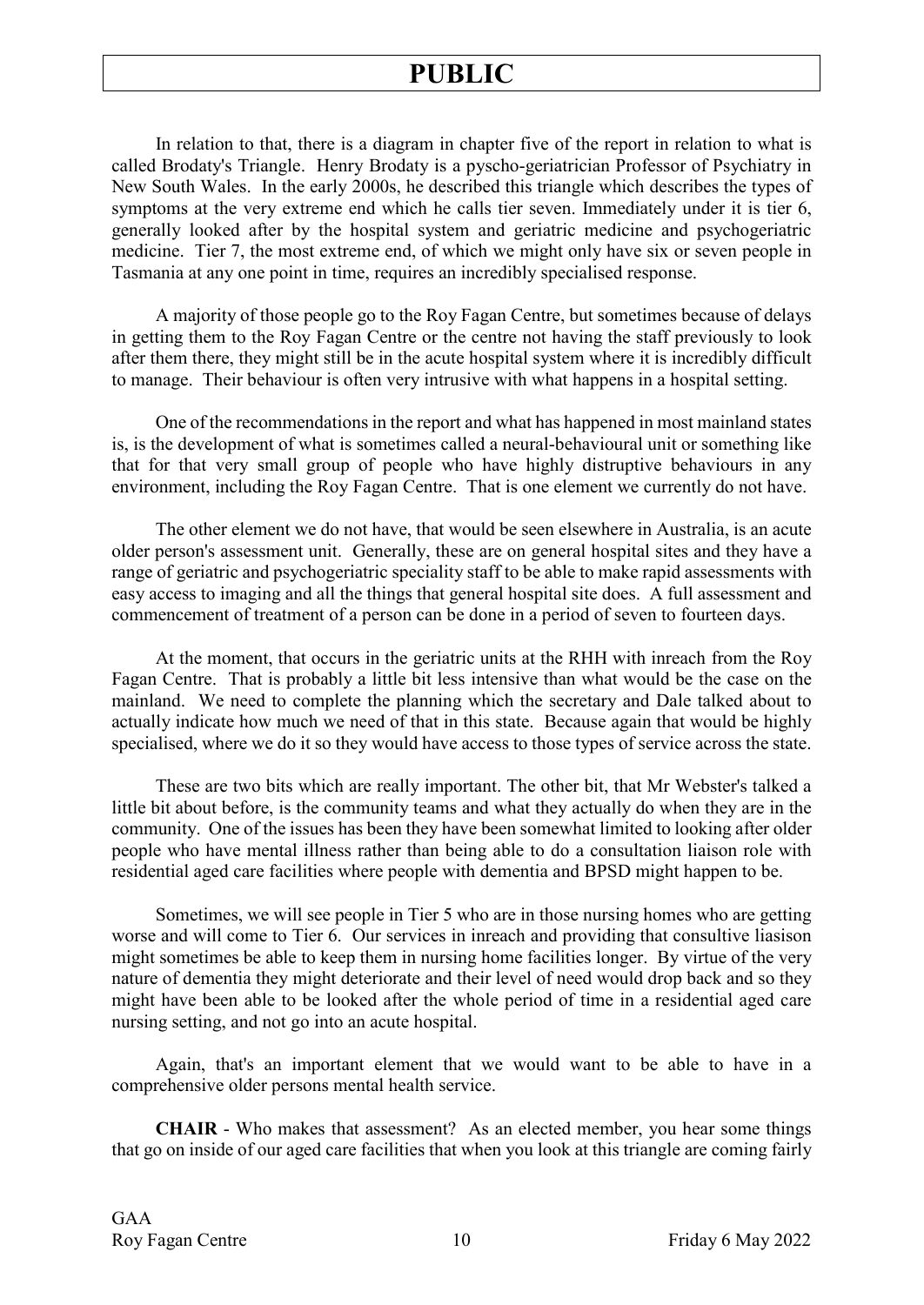well up the tiers. Who makes the decision that they will require that level of care that will warrant some assessment by someone from Roy Fagan, for example?

**Dr GROVES -** That would be the staff of the residential aged care facility. That could be anybody from the manager of the service, to one of the senior staff, to a GP who might be providing services. They would make a referral to the Roy Fagan Centre, and then they would prioritise that referral. When it comes to the tiers - you were talking about the tiers - that's clinical decision-making, it's the level of behavioural disturbance that justifies what tier within that triangle.

**CHAIR** - Do you believe that all our aged care staff and even our GPs, and those who support our aged care facilities around the state, are equipped to make that judgement?

**Dr GROVES -** The judgment about whether they should be referred?

**CHAIR** - About whether they need to be assessed by a specialist in the field.

**Dr GROVES -** My review wouldn't be able to tell you about the GPs, but my experience from what I saw was that the referrals that come to Roy Fagan Centre from GPs for nursing homes were highly appropriate, they were excellent. There's been a lot of criticism of the aged care sector in Australia - and sadly, I've got form in this, in relation to the Oakden Report. But one of the things that I think is good is the way in which the current funding arrangements for aged care, developed by the Commonwealth over many years now, have meant that nursing homes have become incredibly sophisticated in understanding and screening and making assessments so they can maximise their funding from the Commonwealth to support them. They have become very good at assessing the level of disability of people, and so most of them are appropriate in their referrals.

**CHAIR** - Sure. Is that okay, Nick?

**Mr DUIGAN** - Yes, thank you, I appreciate that.

**CHAIR** - Is there anything else that anyone wants to add on that question?

**Dr GROVES -** I hadn't quite finished.

**CHAIR** - Sorry, I didn't mean to interrupt.

**Dr GROVES -** The only other aspect to mention is that there is, of course, a group of people who have significant mental illness - I'm talking about severe mental illnesses like psychosis and severe depressions - who don't have dementia, and that's very much still the core of the older persons mental health services as well. When we think about an older persons mental health service, we shouldn't just think about it in terms of people who have dementia or are in residential aged care facilities. A lot of people live in their own homes and are quite independent, but then they get a mental illness which needs treatment - much like they might have had happen to them if they're 40; it just happens to be that they might be 75. I think we need to understand that where they would need care would be manifestly different than if they're 40, and if they were in an acute inpatient unit at Royal Hobart Hospital, that's not an environment, it's a little scarier for a 75 year old than it is a for 40 year old.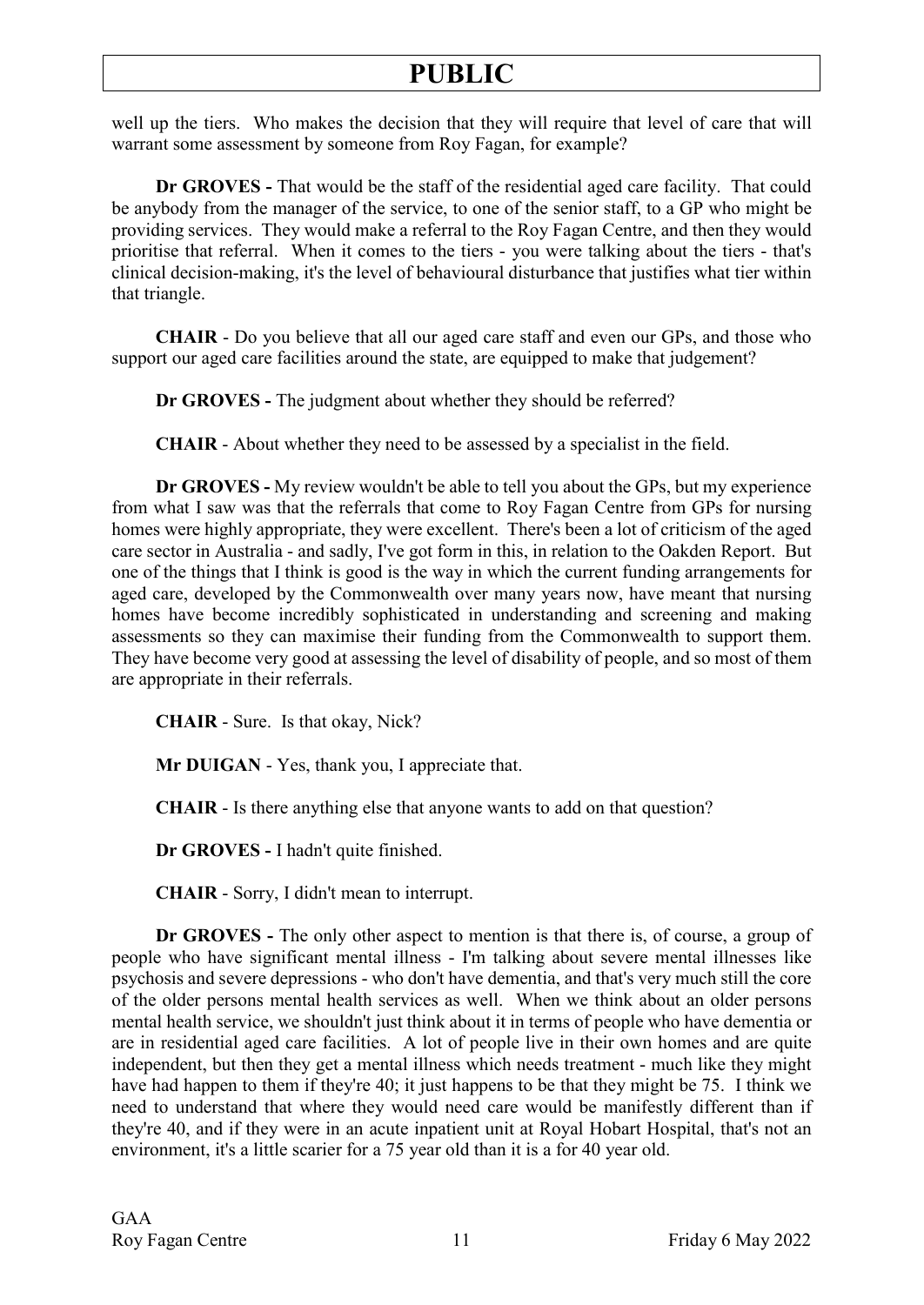### **CHAIR** - Sure.

**Mr WEBSTER -** If I just explain Roy Fagan and how it's set up to match with what Dr Groves has just explained. Effectively, Roy Fagan has six units - four inpatient units, the palliative care, and the day centre. The four inpatient units are set up as a geriatric unit with challenging behaviours, so it's more focused on dementia; then two dementia units, which are dementia with mental health overlay, and they are separated into male and female; and then finally the last unit, which is the unit which is mental health unit with very little dementia overlap.

### **CHAIR** - Sure, thank you. Meg?

**Ms WEBB -** Thank you, Chair. Coming back to the Roy Fagan Centre and perhaps a slightly different avenue on it - noting a finding from the report around the level of care, that it was overall satisfactory, but there was variance between residents and some that could have improvement. You've described some measures taken around staffing and processes and so on that have been put in place since. I'm interested to hear a little bit about what would the clients there be experiencing differently, as a result of the changes that have been put in place since the review? Alongside that, how is that being monitored or measured to ascertain that they would be experiencing the improvement in the care they are receiving there?

**Mr WEBSTER -** The first thing they would experience is the change in sound. We can't under-emphasise that, particularly in the male dementia ward. If you had one gentleman who was making a lot of noise, you would generally see the entire ward would become unsettled within a short period. The first thing you would see since December 2020 is the change in the sound. The second thing is that you would see is changing the call arrangements. They are easier for dementia and mental health patients to use. Instead of being the traditional hospital ones, they are mounted on walls in more visible spaces.

The other thing you would notice is the level of staff that are actually on the ward at any one time - ward aides as well as nurses - in the critical period,, which is the afternoon shift. We have increased the staffing so you have that interaction between them. As the secretary says there is regular walk around of the facility by senior people.

**Ms WEBB** - Can I interrupt you there for a minute because I framed the question to focus on not what I might notice as someone visiting or the rest of us might notice, but what the clients there would be experiencing differently. I would like you to reflect on it from that perspective. It is a tweak in perspective, but it is important. Rather than tell me there are more people there in the afternoons - what does that mean for a client, what would they experience differently? The second part of the question was about how are we checking to see if clients are experiencing things as improvements and differently.

**Mr WEBSTER -** Yes, I take that point and I will rephrase it. The sound, from the patient point of view, would mean that generally the whole day is more settled. More staffing means that they are actually intersecting with the staff more regularly, getting more one-on-one time and, importantly, the continuation of care, because we changed the way we do handovers from one shift to the other there is a continuation.

That also results in them getting more activity time and more time outside, more time experience in the environment. How we check on that is that Roy Fagan is part of an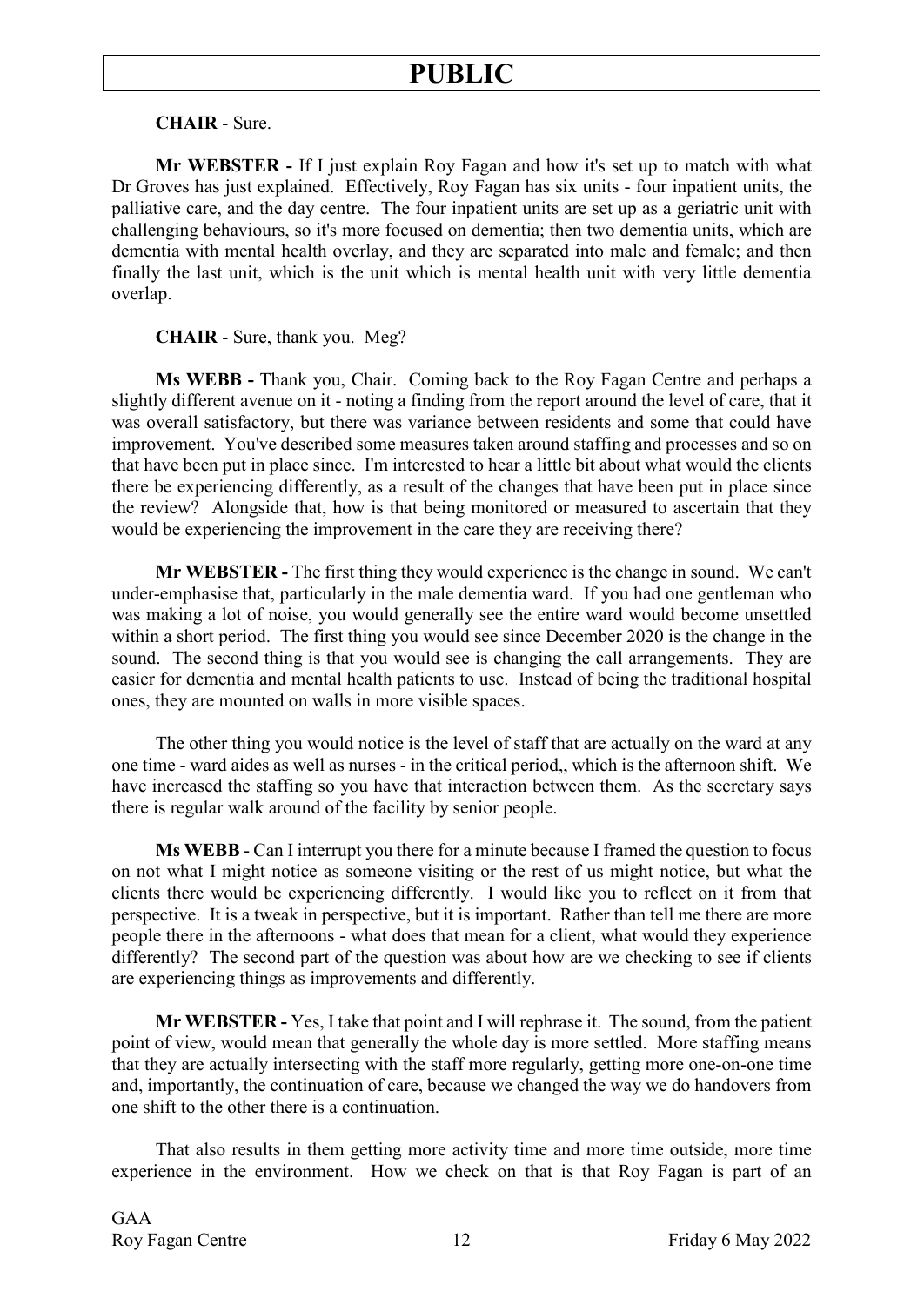accreditation process, so there are short notice assessment panels who come in and have a look. Importantly, we have had a snap around consumer experience in the last 12 months and we were commended on our consumer focus across mental health services including Roy Fagan. Those snaps when they focus on the consumer's standard are really important in doing that.

The other thing is that tweaks in that environment change the whole nature of the environment. All of those things together have changed Roy Fagan. The report does not say it was bad before December 2020 - in fact, it says it was good - but I think we have improved it, and that is important to emphasise.

The last thing I would emphasise is having a GP alongside our psychiatrist means that we have a focus on both medical and psychogeriatric on site on a daily basis.

**Ms WEBB** - That is all useful information. Could you be a little bit more descriptive about how you are monitoring and measuring consumer and client experience? You mentioned you have had these snap reviews and that the results have been good, and I accept that and I am pleased to hear that. I want to understand more what are the measures there to check in on what the clients are actually experiencing.

**Mr WEBSTER -** The first thing is making sure we have an open environment. The reason - and the Premier emphasised this upfront why we are taking it slowly and involving COTA, Mental Health Family and Friends, Flourish, Mental Health Council - it is not an internal process we are going through with the department judging itself. There are external bodies that are there alongside us, including UTAS and the Office of the Chief Psychiatrist more for an expertise basis there. Those four groups are around the consumer and making sure the consumer and the families have a voice in what we are doing. That is an important monitoring process, the fact we have opened up to those groups to be part of the reform.

**CHAIR** - Can I add to that. As Dr Groves pointed out, we have got patients there - we do call them patients?

**Dr Groves -** Yes.

**CHAIR** - Who have dementia, who may be unable to participate effectively in a questionnaire - for example - or an interview, but you also have older patients with mental health issues - serious mental health unwellness, but still able to participate. Do you do patient surveys or reviews of the patients who are able to participate? And for those who are not able to individually participate, do you do that with the families?

**Ms WEBB -** Thank you, that is getting towards more of what I was asking about.

**CHAIR** - Yes, I thought so.

**Ms WEBB -** I was going to do one more follow-up to try and get to that, but you have done beautifully, thank you.

**Mr WEBSTER -** The short answer from me is yes, but Dr Groves will give a more fulsome response.

**Ms WEBB -** Sure, thank you.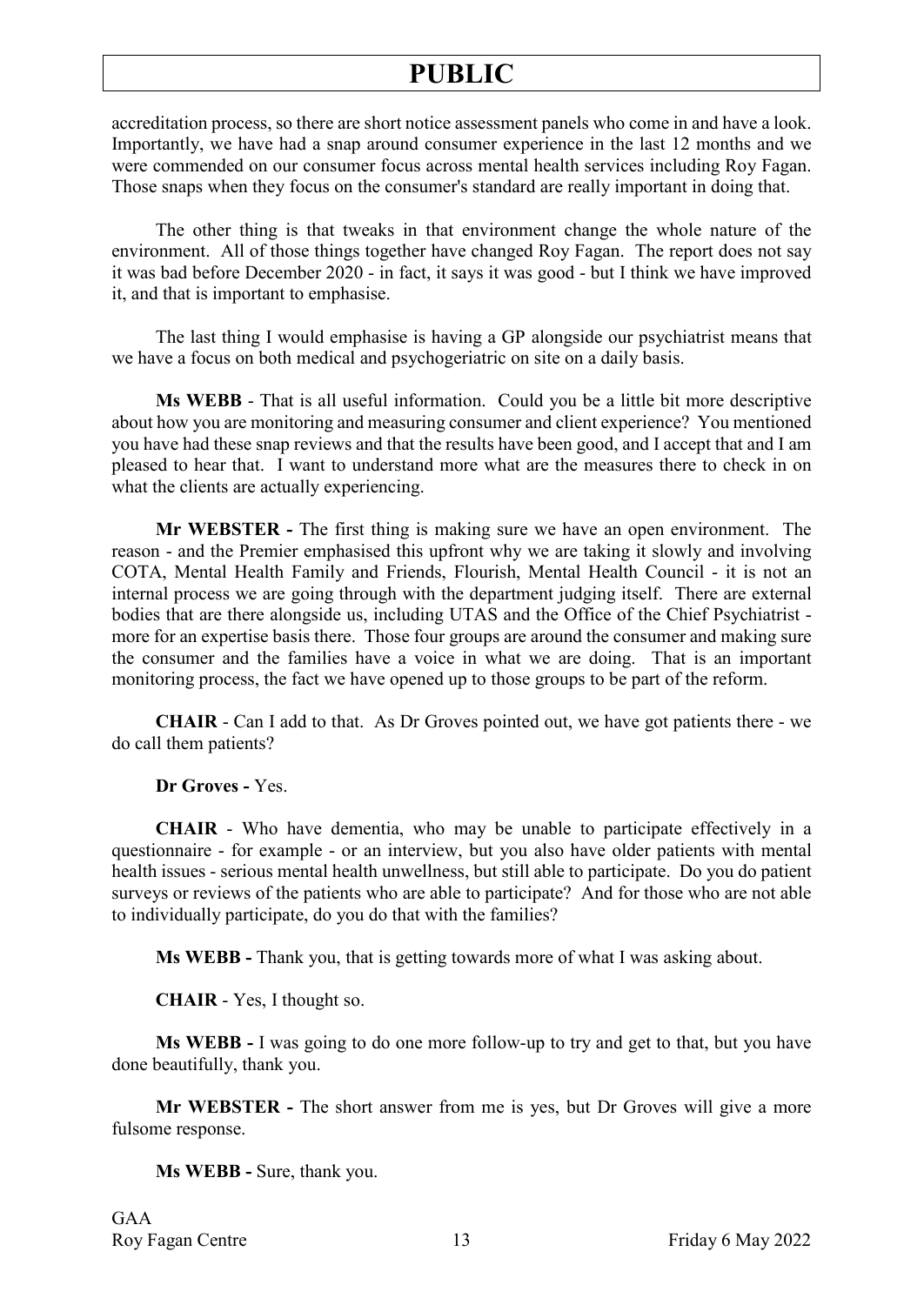**Dr GROVES -** Thanks. Perhaps, if I can go from the broadest and go down to the narrow. We have a National Mental Health Service performance framework in this country which looks at tier three of health service performance. There are six domains we measure. One of those is on personal experience. In that, there are now two national measures, one is called YES and the other one's called CES. The YES is the 'Your Experiences Service', that is given to consumers - we call them consumers, not patients. I like to call them people - but nevertheless, we give them to those people who are in patient services and also access our services elsewhere and for them to give their experience of their service. That is a way of them doing that and is a standardised tool used across Australia, gaining momentum in the last few years. That is able to be robustly, reliably filled out by people who have the cognitive wherewithal to do that. Those people in the Roy Fagan Centre who are able to would be able to fill that out. In addition, we have the CES that stands for the, 'Carers' Experiences Services.' That is where family members and others can come in and give feedback about that.

In addition to that, we have a couple of other independent groups who will also have a role in influencing giving feedback. One of them is the official visitors. That is an independent process that applies to all mental health units, and even though not everybody in the Roy Fagan Centre is subject to the Mental Health Act, the unit is approved, therefore official visitors visit. I know that is part of Mr Connor's role, but the particular person - Phil Donnelly - who does that on his behalf will regularly go to the Roy Fagan Centre and he can raise things either with me, certainly with the service itself if he any concerns, and he meets with me regularly. He has informed me he has been very impressed by the way in which the Roy Fagan Centre has approached any recommendations that have come from him during the last year and a half or so. In addition to that, we have people who are under guardianship with legislation, and because of that the Public Guardian and his guardians also act for people and have that ability to also advocate on behalf of people. There are a number of ways of independently looking at that.

**CHAIR** - Is that reported back to the department, back to the minister?

**Dr GROVES -** The official visitor provides an annual report as does the Public Guardian. I do not know whether the Public Guardian's report goes into that amount of detail and comes back to either the minister or the Premier as that clearly sits in another portfolio.

**CHAIR** - What about the CES and the other one?

**Dr GROVES -** The YES and the CES?

**CHAIR** - Yes.

**Dr GROVES -** They are collected and go into the service for the service to use as a process of service improvement.

**CHAIR** - Would it be possible for the committee to actually be provided with a recent one, a sample of each of those, just to see what sort of things (inaudible) is getting?

**Dr GROVES -** I do not know whether that is possible, because sometimes the numbers are so low that it becomes identifying of particular individuals, but there would be a possibility, I would have thought, for the service to provide something that would be a rolled-up summary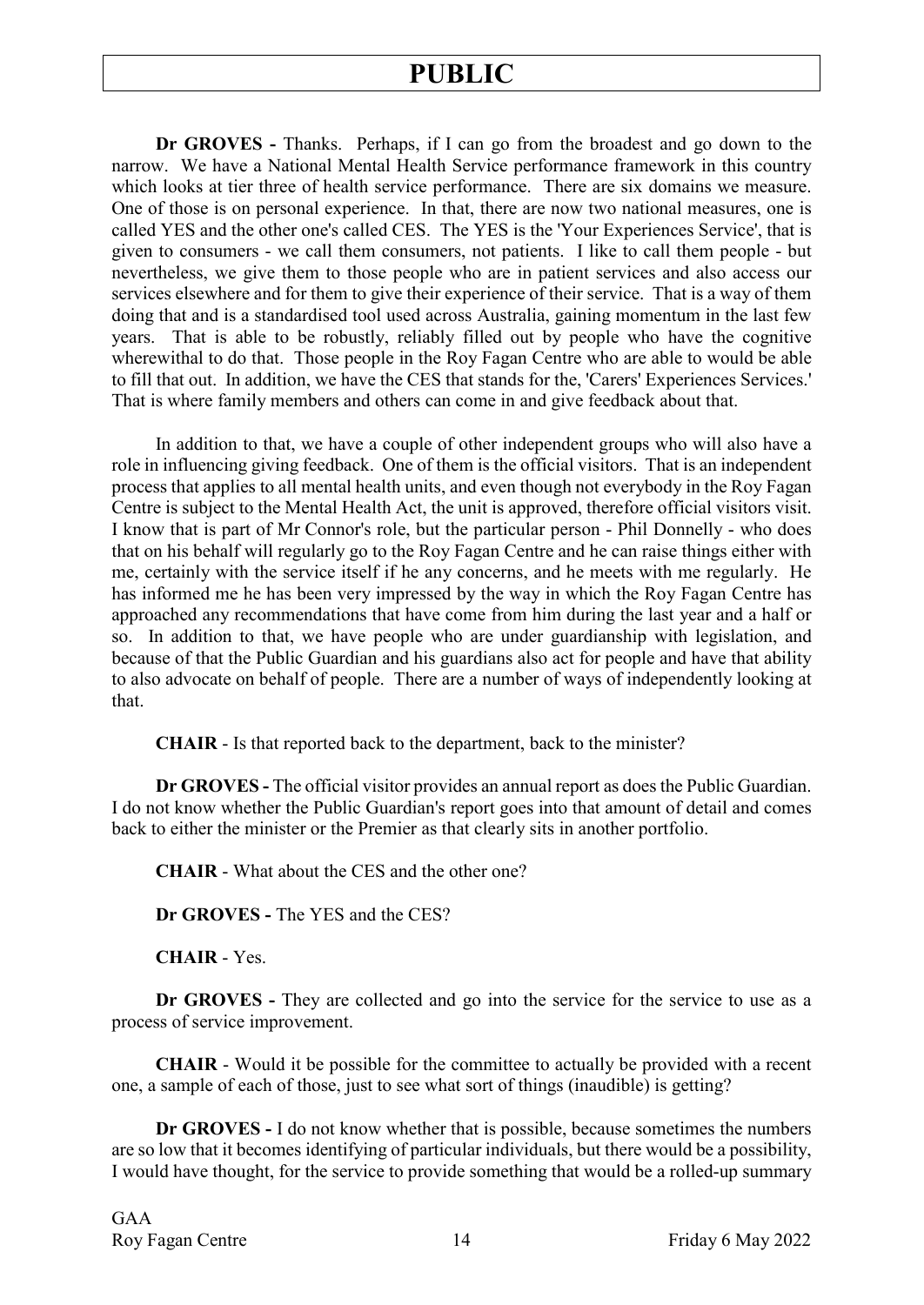of the types of things that would be coming. That would be for the deputy secretary to talk about. I would not have thought recent ones would be possible purely because the numbers -

**CHAIR** - I appreciate the numbers of people we are talking about. It would be helpful for the committee to see some overall outcomes from those personal accounts.

**Dr GROVES** - There was one other aspect I thought would be fulsome and that is the service also can collect an enormous amount of information about the progress in relation to conditions that people have. They would collect information, for example, if somebody has depression about how much that is improving, about their medical care and a range of things. That is all collected and reported. There are a number of ways in which you could look at the service and see whether overall patient care, as I defined in my report, is improving over time.

**CHAIR** - Minister, are you able to shed any further light on getting some feedback to the committee?

**Mr WEBSTER** - Yes, we will be able to do that. We will provide that.

**CHAIR** - I think Nick had a follow up here.

**Mr DUIGAN** - I did, thank you Chair. Talking about customer satisfaction. What does the service do in terms of dealing with families? What happened in December 2020. I think if you have a loved one in the Roy Fagan Centre it is probably a stressful experience for the family. Incidents like December 2020 heighten that stress.

Since the report has come out, has there been a focus on communicating with families of customers?

**Mr ROCKLIFF** - Very good question, thank you, Dale.

**Mr WEBSTER** - Importantly, in the time period directly after this became a public thing, every family was contacted by clinicians and by senior clinicians to talk them through what had occurred, what we were doing, those sorts of things. We have continued to have that and we have given feedback. When the report was released last year, we did that again. We made sure the families, particularly the current families, were directly connected to what was occurring and explained to them.

As Dr Groves has said, the cares or the CES or carer surveys also apply.

The other thing is the involvement of Mental Health Family and Friends, which is the representative, the advocacy body for families within this area of health. Right from the start, the previous CEO who has just retired, Maxine Griffiths, was informed about what was going on and was kept informed. As we have said, they have also agreed to be part of the ongoing process of reform. That was important. But, we had that external advocacy group directly involved in what we were doing. That is how we have dealt with the family side of this since the event.

The other major thing is that, as I said, we try to emphasise that Roy Fagan, whilst a closed unit, is an open environment. We do encourage family visits and an environment that has the families there.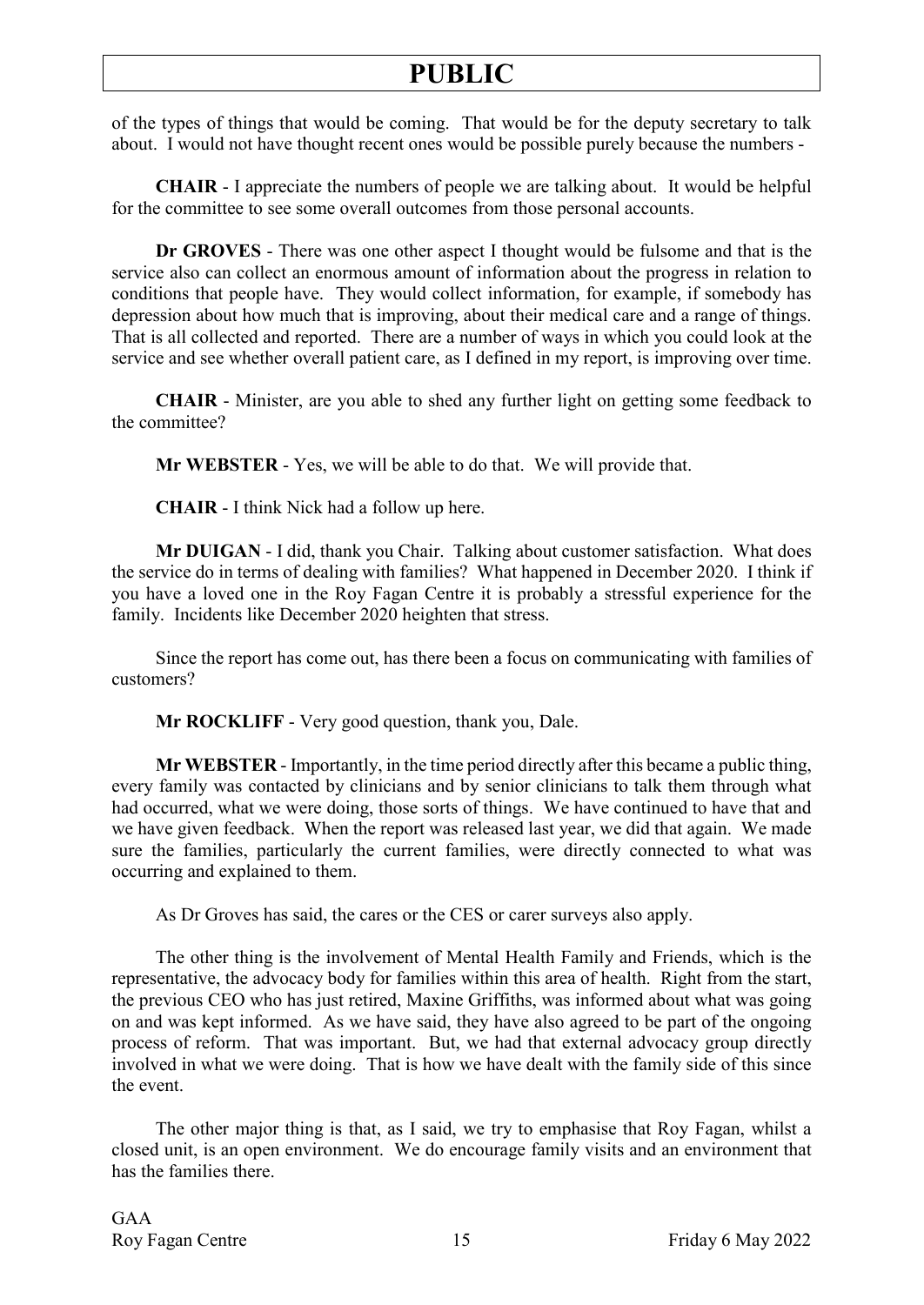It has been difficult through COVID-19, but we have managed.

**CHAIR** - I was going to ask about that. How has COVID-19 impacted on that?

**Mr WEBSTER** - We have reduced numbers to allow us to continue to keep those sorts of things happening, but it does actually impact. I cannot say it does not.

**Ms MORGAN-WICKS** - The staff are to be commended for the efforts they have actually put in to try to keep visitation going as long as they could during COVID-19. Obviously, we have a very vulnerable cohort within Roy Fagan, particularly since borders reopening 15 December 2021. The efforts that staff have put in, in terms of infection prevention and control, allowing visitation to continue. We have had one unit which we did designate for COVID-19, which also then meant we had to reconfigure the other remaining wings of Roy Fagan but we are in the process of opening those 10 beds back up to also then increase occupancy for Roy Fagan. The staff have done a tremendous job in managing through a really challenging time of COVID-19 on top of also seeking to improve the service.

**Mr ROCKLIFF** - My advice is that in April, 32 clients at the Roy Fagan Centre; 29 April the occupancy rate was 61.6 per cent due to COVID-19 isolation; but it is about to lift.

**Mr WEBSTER -** That is right, Premier. Literally, last Friday, we decided to reopen the beds and not keep them just for isolation. On the occasion where we may need an isolation bed we are going to use the palliative care bed if it is required.

**CHAIR** - Influenza is obviously an issue too.

**Mr WEBSTER -** Because I like to talk about vaccines, just to mention we did actually do the vaccines onsite for influenza.

**Ms WEBB** - Has COVID-19 had an impact on access that clients and the patients in Roy Fagan might have had to other external services, like an external advocacy service or those sorts of things? Has that been impacted or restricted through COVID-19, and has there been less availability of those sorts of lines of support?

**Mr WEBSTER -** The short answer is, no we didn't. Across all of our health facilities, through COVID-19 we did say that there were certain visitors that, provided they met the screening, would continue. That included external advocacies like official visitors, and for our staff it included our unions. There were probably only very small windows where we closed down everything while we were doing assessments, but mostly we kept our services open to external scrutiny.

**CHAIR** - We will follow up on the response you provided in relation to staffing. We asked since the 2020 public release of the coronial inquest, have any reviews been conducted regarding the adequate number and type of nursing, allied health and medical staff? You have responded in your opening comments around some of the increases there. In the response you provided you said allied health resources are to be reviewed. I am interested in what the outcome of that review was and what decision has been made around allied health? I know allied health professionals are not easy to come by in any part of the health system.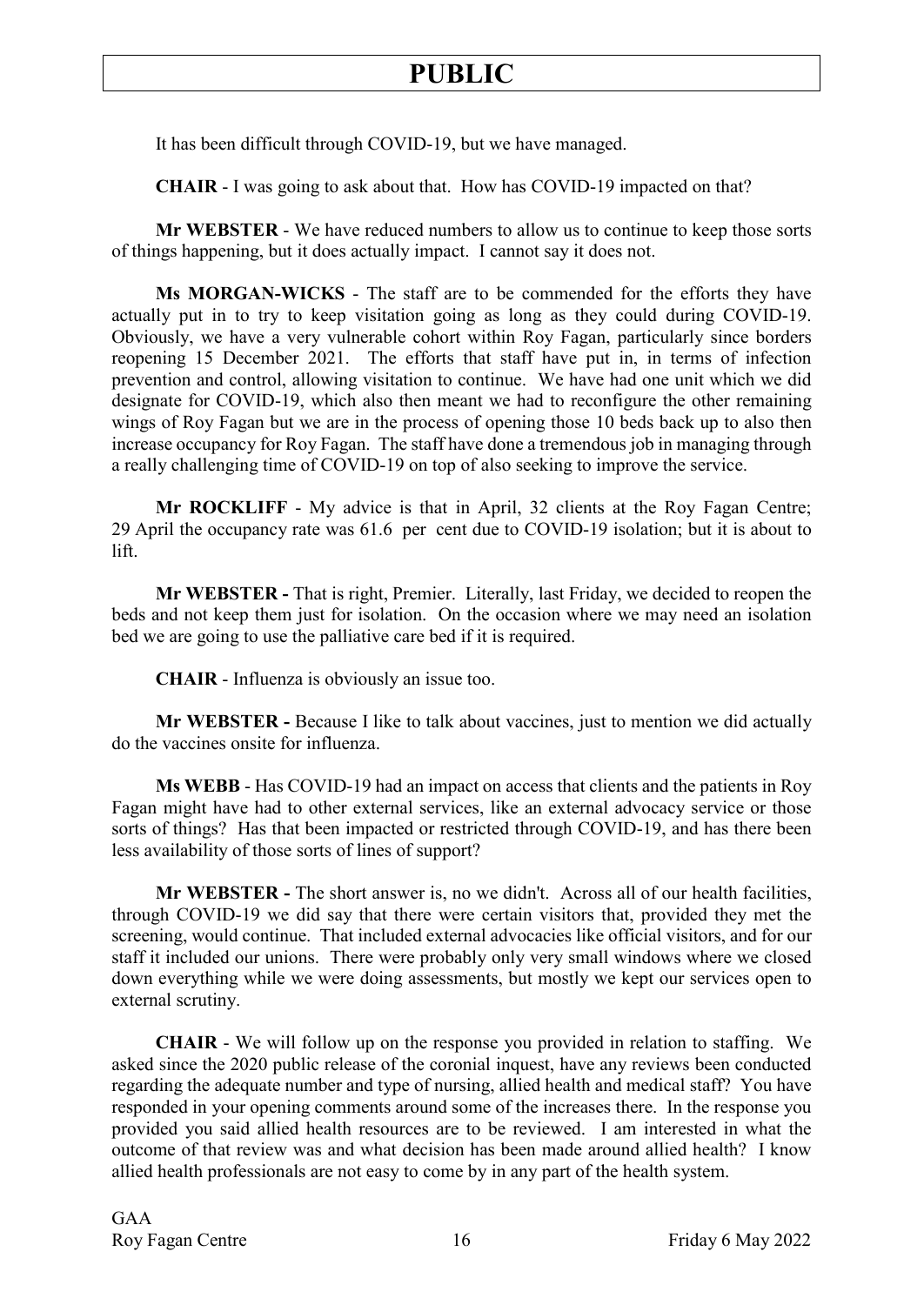The other point you have made is an increase in the consultant psychiatrist FTEs. I am interested in more detail around that. You also talked about the establishment of a nurse unit manager on a fixed term; I am not sure why you would create a fixed term rather than a permanent position for that. If we could talk about those - assuming that the numbers that you have provided here in terms of other nursing staff, registered nurses and ward aides have not changed from the information provided.

**Mr WEBSTER -** At the Roy Fagan site, the reason the new nurse unit manager was fixed term was to allow us to do the full review. I can report that nurse unit manager is still in place, so it's not as though we put it in and took it out, it's still there. We hope it will become a permanent feature. In terms of allied health, we now have an occupational therapist on site for the mental health patients and the dementia ward. I should emphasise that the Jasmine ward - which is the acute geriatric ward - has a number of allied health professionals or allied health provided directly from the Royal, because they're still seen as inpatients of the Royal Hobart Hospital. On the mental health side, there is a challenge with the recruitment of allied health. We were trying to provide that in from the Royal, but we've found that it stretched that too far. At the moment, we've contracted with private physiotherapists and speech therapists to provide in-service there while we continue to work on a long-term workforce plan to increase the number within our service. I should emphasise that besides looking at Roy Fagan, we have also increased the number of case managers within the community since this by an initial five.

**CHAIR** - How many were there originally?

**Mr WEBSTER -** Originally, we had 28.6 FTE case managers across the community. I had to add it up, I apologise..

**CHAIR** - It's a significant increase.

**Mr WEBSTER -** Yes, a significant increase of an additional five. The process is underway to recruit them and we've targeted two of those to be allied health and three to be nursing staff. That's the community team in addition to staff that we have put into the Roy Fagan.

All of the staffing that's listed in the written response that the Premier gave to the committee have continued. Again, we are looking to make those long term.

**CHAIR** - Can you provide that to the committee as a document if it's easier, about the current staffing levels, and looking at the staffing levels in 2020 and then the current staffing levels. I know there are some you're still recruiting. If you could include those positions that are still being recruited that would be helpful. We will write to you and ask for that, it's probably easier than reading out all the numbers.

**Mr GAFFNEY -** I imagine staff within the Roy Fagan Centre have professional development opportunities. I'd like to understand what they are, and also how they're incorporated into the system to upskill the people that are there. When you have different behaviours and different conditions coming into the unit, how are staff upskilled in that particular condition? That would be helpful.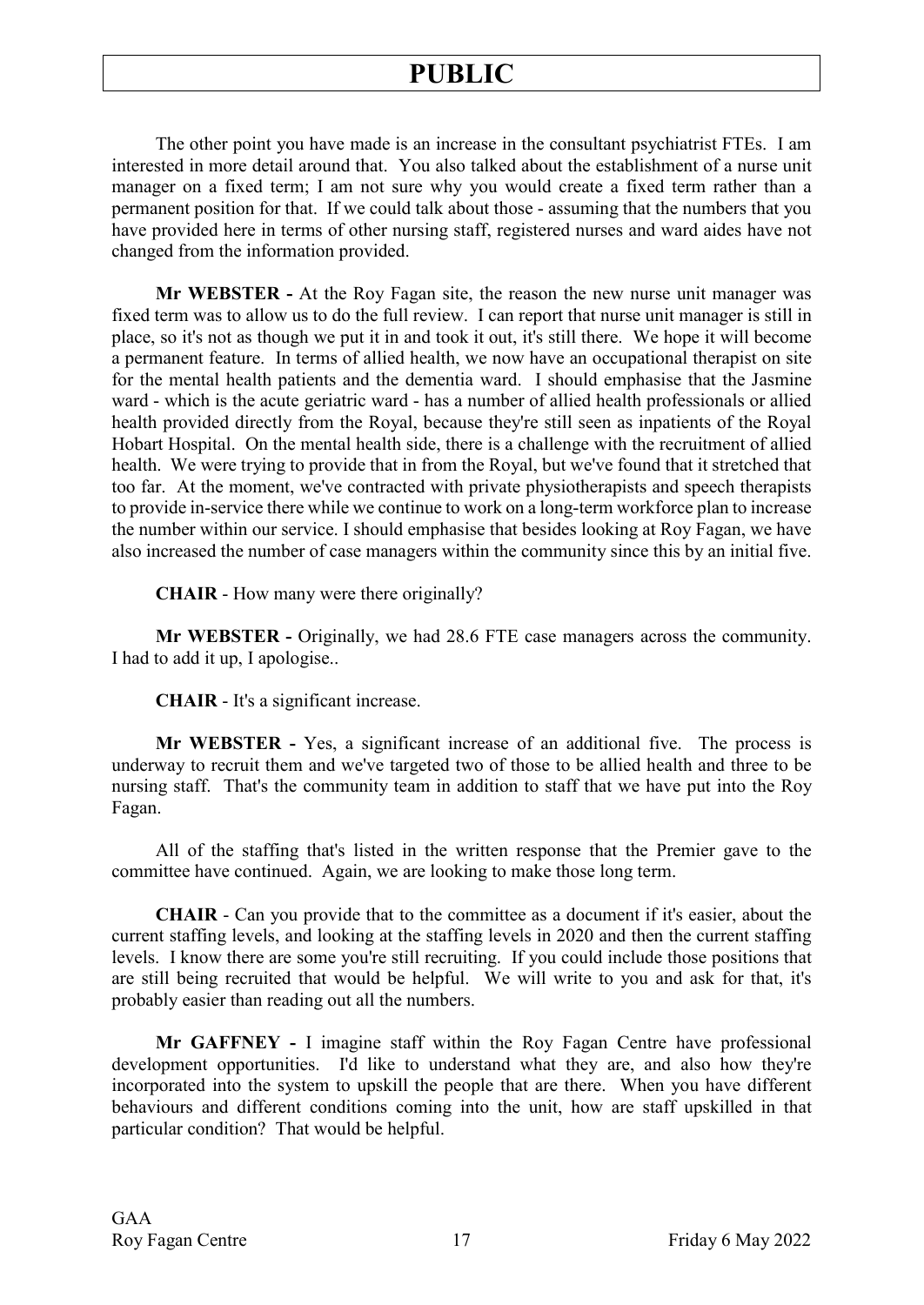**Mr WEBSTER -** The report, and the event, emphasised the need to include in our continuing professional development (CPD) the medical as well as the psychiatric CPD and that occurred very rapidly. We will continue to do that. It's added to our need for CPD and crystallised our thoughts around what CPD needed to include in this type of unit.

Importantly, for me, was the inclusion of the GP ongoing at the site, which means we do have that level of expertise on site to inform staff as well. Each of our professional streams - doctors, allied health, nurses - have CPD built into their professional accreditation as well as into awards where we provide that time for them to undertake CPD. It's important that there is an ongoing structure for our professions.

**Dr GROVES -** I'm sort of loath to make comments that I didn't have in the report, but I perhaps will in relation to this question, and that is in relation to the nurses.

They spoke very favourably of the nurse educator on the availability of the education he provided, notwithstanding that they recognised that there were gaps in what they would have liked to have had some training in.

As my report indicates, one of the things that was really impressive about the management of Roy Fagan Centre and Statewide Mental Health Services was that during the review, they were conducting their own review identifying these issues and addressing them. By the time I had finished the review, the nurses were confident in saying, "We are now having access to things like better wound care training," and so on and so forth.

Those sorts of things were picked up and were responded to immediately, and that was very impressive.

**Mr GAFFNEY -** Ok, thank you.

**CHAIR** - Meg, on this or is it something else?

**Ms WEBB** - No something different, so if you come back to me.

**CHAIR** - I appreciate that, because you can't keep your registration if you don't do CPD. But the mechanisms that were identified and some of the things that you spoke about, Premier in your response, like the new protocol for wound care for nurses and checking on hygiene needs and things like that. How have the outcomes of those professional development or extra training for staff been measured - or have they, at this point? Is there a register of wound management and that sort of thing, or those areas that were clearly areas that the staff needed a bit of extra support in? How have the outcomes of that been measured?

**Mr WEBSTER** - Importantly, it ties into the level of documentation. As the report says, it is making sure our documentation follows through on those. It wasn't like we weren't doing wound care, it is just that we probably weren't documenting it to the level that it should be -

**CHAIR** - As in, the document didn't happen?

**Mr WEBSTER** - Exactly.

**CHAIR** - There used to be a sign on the wall in our office that said that.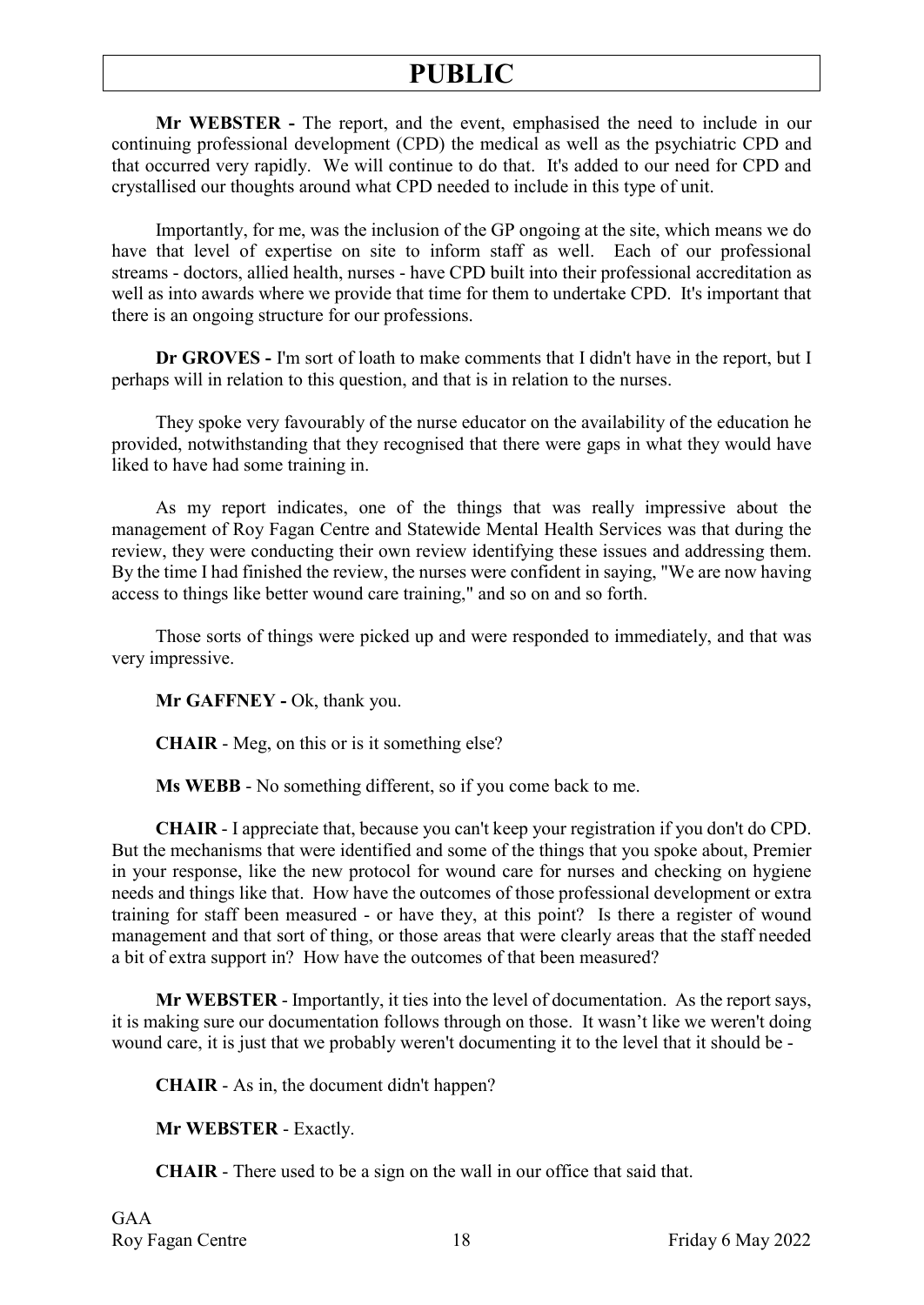**Mr WEBSTER** -That's the importance and that is how we monitor it - monitoring the quality of our documentation going forward and making sure that occurs. The handover process is incredibly important and why the additional resources -

**CHAIR** - How has the handover process changed?

**Mr WEBSTER** - I will throw to Dr Groves in a moment, but importantly, it is providing the resources to make sure there is time to do it.

**CHAIR** -Paid time for the cross over.

**Mr WEBSTER** - Yes, exactly. For that afternoon shift, it was very important that we had that additional resource because we identified that was the shift that was important.

**Dr GROVES -** I think Mr Webster has really described well what the problem was. Because of the number of staff, particularly shift changeovers were the difficulty. Staff handing over to the next staff exactly what had occurred across that many people during the shift, when there were so few staff, was very difficult. We've already identified the issue that sometimes the documentation was missing on a shift, and if what had occurred wasn't handed over that made it very difficult to identify whether something happened - particularly if a nurse might then be off for a couple of days. What I can say though, was if there was something missing from the shift, then often the next shift then said what it did and gave a report that was clear about what had happened around wound care. The difficulty is if you're going back and doing the review and you're trying to look at documentation some months beforehand and you say, "What happened on that day?" and there is nobody around and there is nothing documented, you don't know what happened. That was the problem. You really need to have it; but it didn't mean that it wasn't happening.

**CHAIR** - I accept that. If it's not documented, it didn't happen, in the eyes of a court. How are records kept, are they electronic now? Have you got iPads near the patient to record what care is given or do you have to go back to the central station to report it - in terms of efficiency and contemporary timeliness of reporting, so you, as the nurse, don't forget stuff? Could that perhaps be improved, is the next question?

**Mr WEBSTER** - You put some ideas in there but generally we are going back to a central spot in this type of facility and again, the central spots are not that far away in terms of how it's structured. It's not a 40-bed unit; it's four by 10 beds with a nurse's office, rather than station, because the nurses generally spend their whole time out on the floor. There is a spot within each unit which is directly off the day room where staff go to do that sort of thing. Roy Fagan uses the department's digital medical record system and IPM system, so it's part of that sharing information right across health through our DMR.

**CHAIR** - I'm sure it's quite a challenging environment at times. You've provided some patient care; you're about to record it; you've got to go to another place to do that and in the meantime, you get intercepted by another patient. That is quite likely, and it's not someone you can say, "I'll be back in a minute," to. Maybe these are things that could be looked at as well.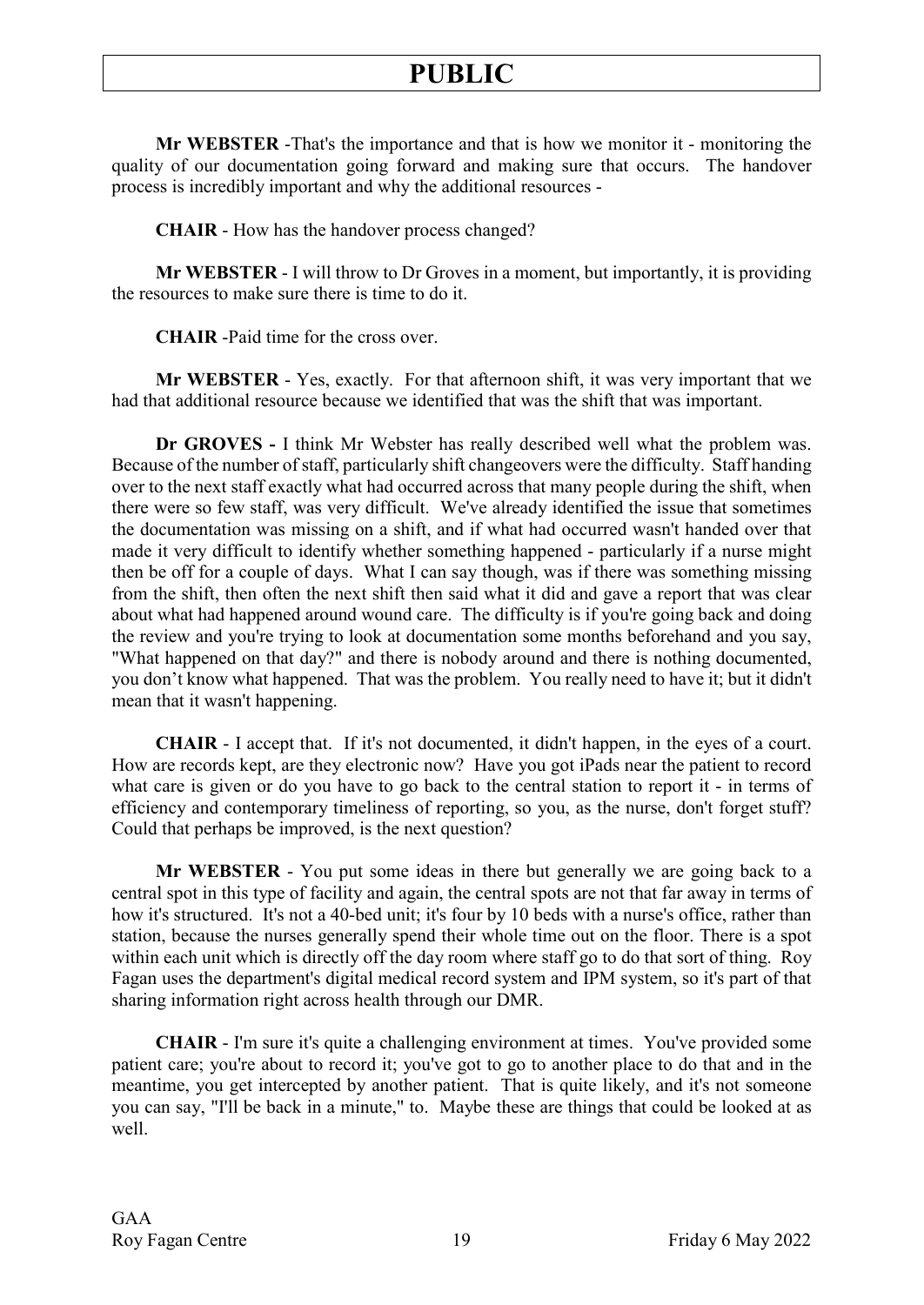**Ms MORGAN-WICKS** - This really underscores the need for investment in relation to digital health. Certainly, from my observations on walking around Roy Fagan, there is quite a bit of paper involved in terms of records. Yes, we do have DMR or IPM et cetera, but probably that lack of an integrated platform which is something we are currently examining within the department in our formulation of a digital health strategy and outlining a road map to really transform, both from a staff experience and from a patient experience. Just the real need for investment in terms of online health provision and recording.

**Ms WEBB -** I wanted to follow up on the question I asked before about access to external support or advocates, because in terms of correspondence we have received, it seemed a little at odds with the answer you provided and I am just looking for a bit more detail. We have heard from Tristan, correspondence from Advocacy Tasmania, and it seems their observation is there remain substantial barriers for those within Roy Fagan Centre to reach out and access support. They point - in addition to that - to a significant change which occurred in June 2021 that substantially limited the Your Say access - that is their advocacy service, I gather - and contact with people who are on involuntary orders under the Tasmania Mental Health Act, including in Roy Fagan Centre. I wanted to follow up with you on that to see whether that change they are saying occurred in June 2021 has had an impact on people in Roy Fagan Centre to their access to that independent external support through an organisation like Advocacy Tasmania. It may or not be related to COVID-19 and I am not sure the details of that change, perhaps it was a change of process.

They also point to not being able to facilitate online access of information sessions within the Roy Fagan Centre in a similar way they were able to do in aged care facilities during the COVID-19 time. Having done some face to face sessions in October-November in 2021 they have not been able to access Roy Fagan for face to face sessions since that time. Having an external group like that raise issues on access to those sorts of services, could you revisit your answer from before and see if you can address some of that?

**Mr WEBSTER -** I will revisit that question, I emphasised we had tried to keep Roy Fagan as open as possible through COVID-19 and through this period. I am not aware of the particular issue raised by Advocacy Tas. I do emphasise it is only one of the external bodies that can provide advocacy and the difficulty in a facility like Roy Fagan is unlike residential aged care facilities is you are talking about a large number of people with decision-making disability. It is not a case of they can readily access externals, which is why it is important we have official visitor schemes, that we are open to family and friends and things like that. I am happy to have a look at what the issue is for Advocacy Tasmania in particular, but I am not aware of it at this time.

**Ms WEBB -** My understanding is that there has been correspondence through to the now Premier - who was at the time, it looks like deputy premier - around the change that occurred last year in relation to access for people who are on involuntary orders under the Mental Health Act, which would potentially include some in Roy Fagan. Perhaps, that is correspondence that has not yet been followed up on.

**Mr ROCKLIFF** - I will follow up on that, Dale.

**Mr WEBSTER -** As Chief Psychiatrist, Dr Groves does monitor this also, perhaps-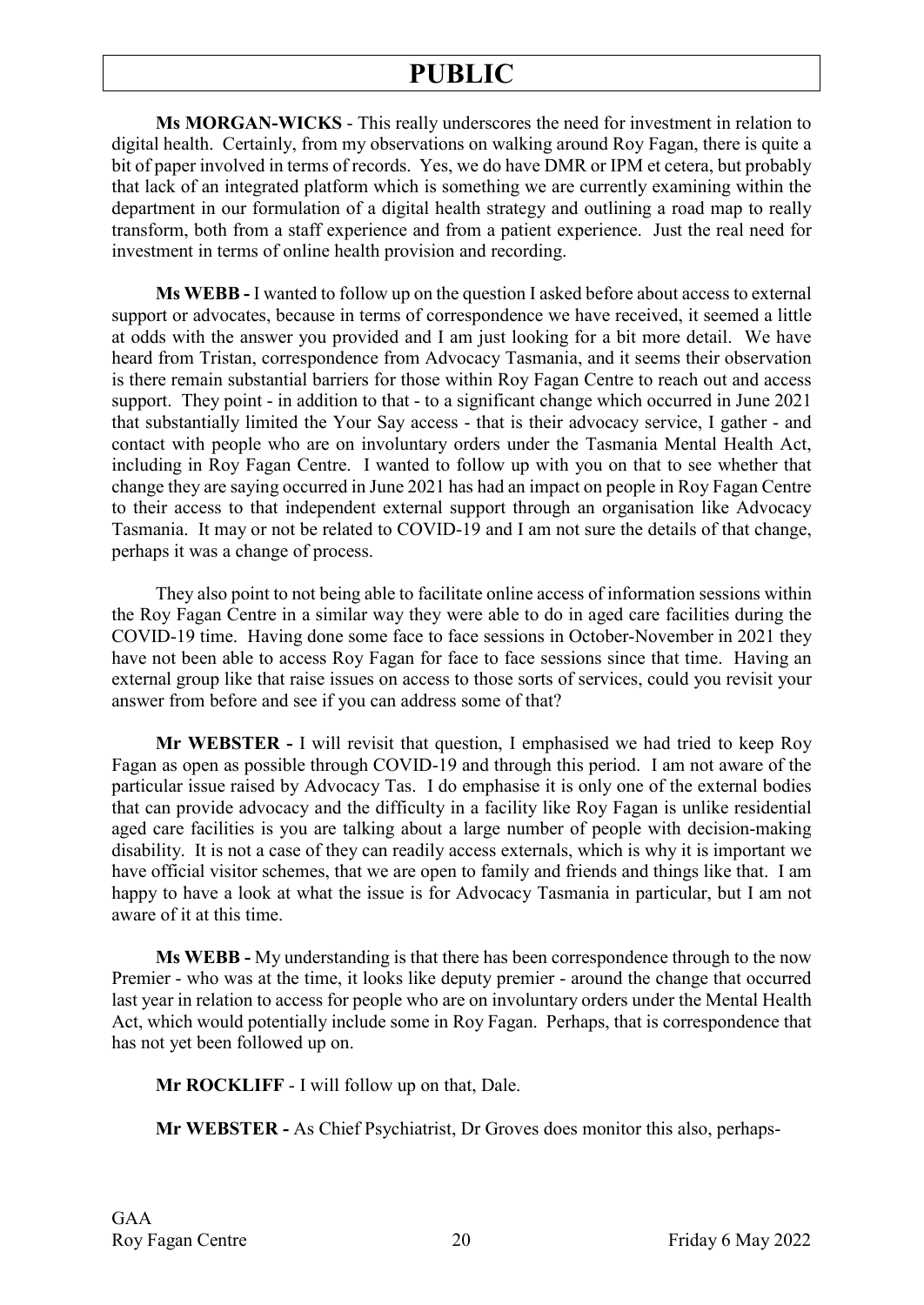**Dr GROVES -** Thanks. I cannot comment about all the other aspects of the correspondence as I have not seen it, I am aware of what happened in June last year. The situation is that until that point in time, Advocacy Tasmania had been getting information from what is now TASCAT Mental Health Stream about those people on orders. TASCAT determined them providing that information to Advocacy Tas was a breach of the Information Act and that they should not have been doing it. They have chosen to no longer routinely provide the information about the details to Advocacy Tasmania. That is a separate issue between TASCAT, the Attorney-General - who is responsible for TASCAT - and Advocacy Tasmania. I do not think it is actually within the auspice of the minister of mental health to be responding to that. There are other processes whereby we provide information to patients about how they can get support from all advocacy agencies. But the issue of it routinely going from TASCAT to Advocacy Tasmania, is an issue for TASCAT and it is clearly about them needing to comply with legislation.

**Ms LOVELL** - I have some further questions on staffing and workforce and the current workforce and know there is work underway on expanding in various ways. How many staff are there at Roy Fagan Centre in particular at the moment? Is it typically a stable workforce? Is there is a length of service or some data we could be provided with that would indicate whether staff are typically long term or whether there is high turnover?

**Mr ROCKLIFF** - Thank you, Ms Lovell. The Roy Fagan Centre full time equivalent currently stand at 73.58. In terms of average length of tenure for the staff, we could probably take that on notice. Are we aware of any particular turnover?

**Ms MORGAN-WICKS** - Apart from speaking during the week to very senior people who have been there for over 20 years who talked about the stability of their own teams, but certainly that is anecdotal. But, we would be happy to provide information specifically. I can comment that obviously the team have had the same COVID-19 impacts we are experiencing and everyone is experiencing across the service. Making sure they are able to continue to fill shifts has been quite a bit of work for them. Supported also by the Royal, in terms of their staffing into the Jasmine Unit.

**Ms LOVELL** - Premier, if that is to be taken on notice, it might be helpful if we could get a breakdown on average length of service over different categories of staff or different roles within the centre, if that would be possible?

**Mr ROCKLIFF** - I am sure it would be and I would imagine there will be a correspondence from committee today and we will respond to that.

**Ms LOVELL** - My next question on staff was in relation to workers compensation over perhaps the last 12 months. And again, I appreciate this may need to be taken on notice. How many staff have made workers compensation claims? Perhaps the length of time people are having to take off work before they are able to return? Also, if there is a breakdown of the category or type of claim, whether that is physical injury or psychosocial claims.

**Mr ROCKLIFF** - I am happy to provide that detail back to you. I am advised there are currently five workers compensation claims. Three which relate to physical injury. Two which relate to stress.

**Ms LOVELL** - Is it possible to get over the last 12 months the number of claims?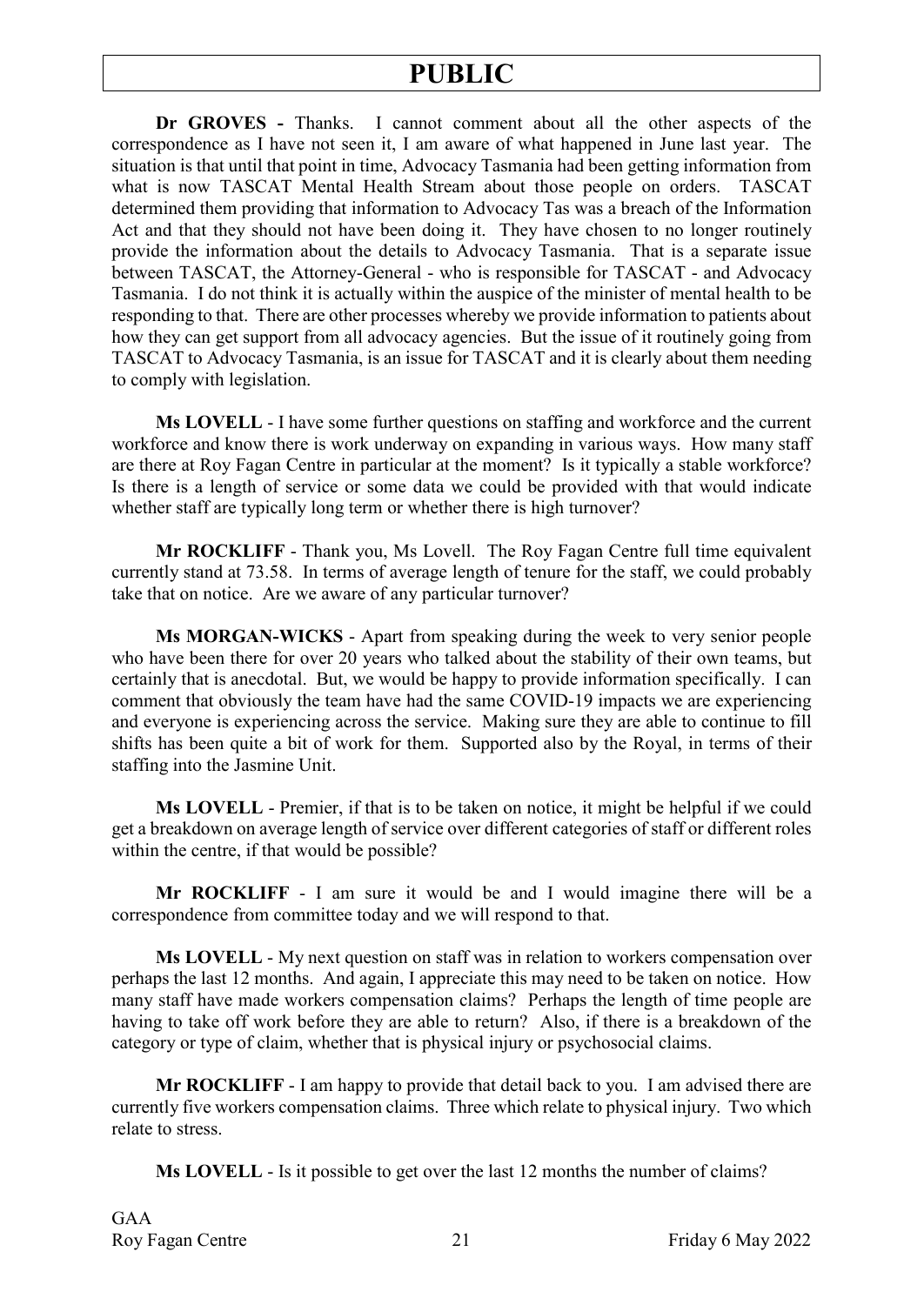**Mr ROCKLIFF** - You ask the question, I will provide the answer.

**CHAIR** - There could be others of the last 12 months that have been closed and staff returned.

There are questions that we asked you, Premier, and we will write to you and send you the questions we would like you to respond to, thanks.

In terms of the question we asked you about if you had information provided to the Australian Commission on Safety and Quality and Health Care (ASQA), you responded this report highlights the lack of a contemporary care model and insufficient staffing levels across the nursing allied health professionals. Was there any specific feedback from Australian Skills Quality Authority on that or is it just you have responded by seeking to address those issues?

**Mr ROCKLIFF** - Certainly seeking to address the issues, but particularly, feedback from ASQA themselves. Dale, can you provide some information?

**Mr WEBSTER** - I do not believe we have had specific feedback. But of course, we have had the snap, since then. They have had a look at Roy Fagan since then.

**CHAIR** - Is that something you could provide to the committee their report or snap as you call it?

**Mr WEBSTER** - The snap does not go to individual parts of Statewide Mental Health Services, it generally committed us on consumer and those sorts of things. But specific to this issue there was no direct feedback from the ASQA as I understand it.

**CHAIR** - This probably includes a little bit from some of the questions from Sarah when she asked you about the nursing hours per patient day model as was agreed to as a binding nursing enterprise agreement in 2007. Yet the review states the process is yet to be applied at the Roy Fagan Centre. We asked what was the rationale for the exemption and you responded, Premier, that there was no exemption sought or provided. The model is now being utilised in mental health in-patient facilities and it is anticipated it will be utilised in a modified form in other mental health facilities, including the Roy Fagan Centre. Can you provide a bit more detail around the nursing hours per patient day model, acknowledging that it is a model used broadly across our health services and the challenges in how it applies in the Roy Fagan Centre?

**Mr ROCKLIFF** - Certainly, I have the answer to the question in front of me -

**UNKNOWN** - In terms of the letter I provided to the committee?

**Mr ROCKLIFF** - Is there anything further to add to that Dale at this stage?

**Mr WEBSTER** - The complexity of applying the model to a facility like Roy Fagan is you generally probably need more staffing than the model would provide and that is important to emphasise. It is that mix of allied health, nursing, medical staff et cetera on the ward. We do need to be careful in providing a model that is designed for one environment to a very different environment, because Roy Fagan - whilst we emphasis is a hospital-type facility - is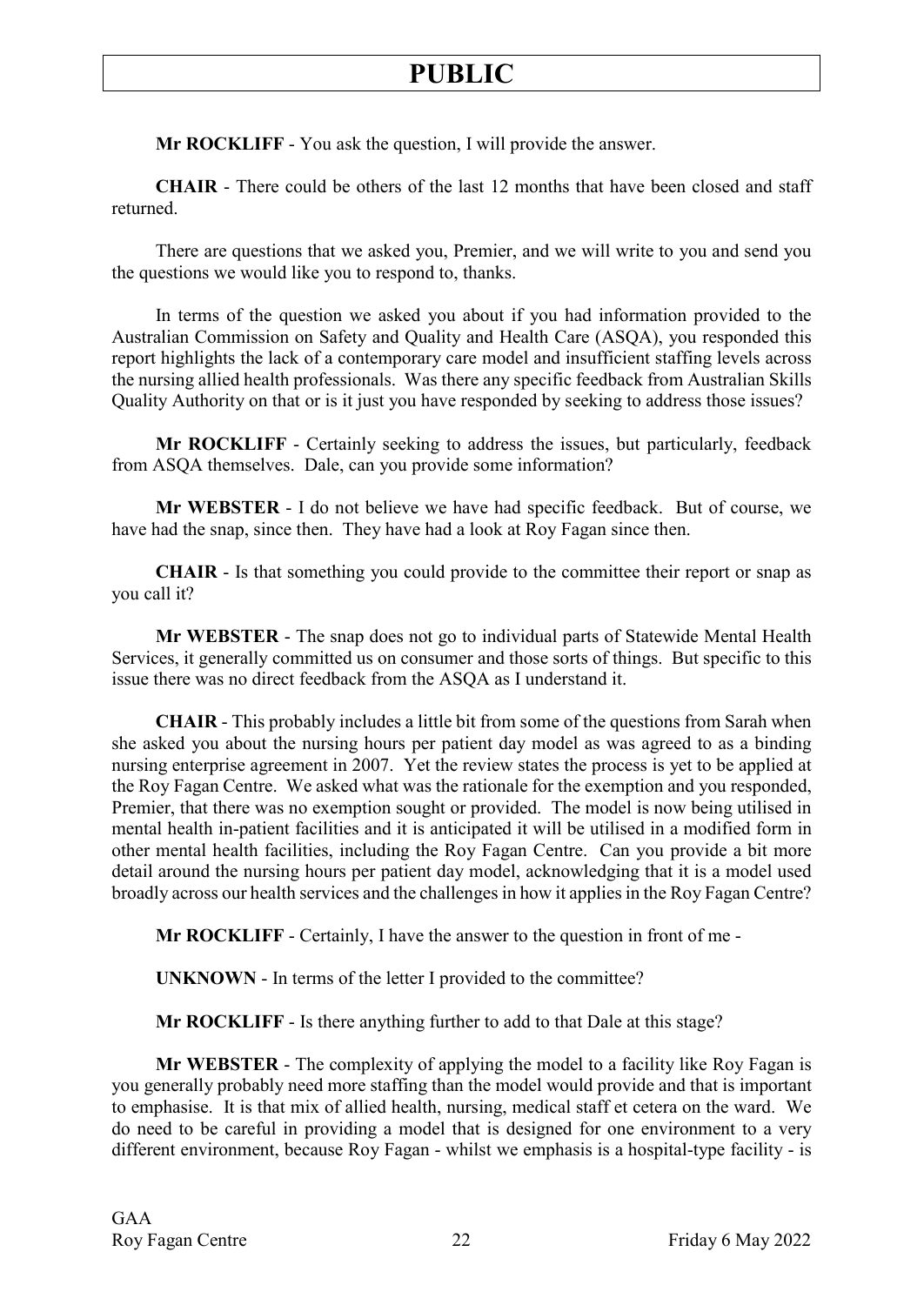a mix of residential aged care facility, ongoing mental health facility, as well as an acute wing. We do need to be careful in applying a model not designed for it.

As I said, quite often you will find in a facility like this, the staffing is actually higher than what the model would predict.

**CHAIR** - Why would it be that - this is 2007, I accept that - why would such a model have been accepted for Roy Fagan when it really is not an appropriate staffing model to rely on?

**Mr WEBSTER** - It provides you with a base to work off, I guess, is what I would say. I think the other thing - to be fair - in those sorts of industrial negotiations it tends to be the bigger units that get focussed on and everything gets whipped up into it.

It is a good model to create a base, but I would emphasise that really - in this context - we would be supplementing the staffing beyond the model because it does need the correct mix of staff for the type of patient you have in there.

**CHAIR** - As was noted, it is a training facility for psychiatry and the accreditation process has reviews. Has there been a recent review by the Royal Australian and New Zealand College of Psychiatrists.?

**Mr WEBSTER** - On the accreditation for training?

**CHAIR** - Yes. On their accreditation for their training.

**Dr GROVES** - I sit on the branch training committee for RANZCP in Tasmania. Yes, the position remains accredited for a registrar-in-training at that facility.

**CHAIR** - There is a registrar currently engaged?

**Dr GROVES** - My understanding is that there is. Yes.

**Mr WEBSTER** - I can confirm that there is. I met them two days ago.

**CHAIR** - Okay. There is definitely one there.

When was the last review?

**Dr GROVES** - The reviews occur regularly. The changeover of trainees is in February and August. There will be a training, as I understand it, allocated in August as well. Each time the director of training makes an allocation, they can only make it to an accredited post and that's done locally - as in Tasmania.

**CHAIR** - There has been no conditional registration?

**Dr GROVES** - Not for that position. No.

**CHAIR** - Thank you. I don't have any further questions. Any other members have any further questions?